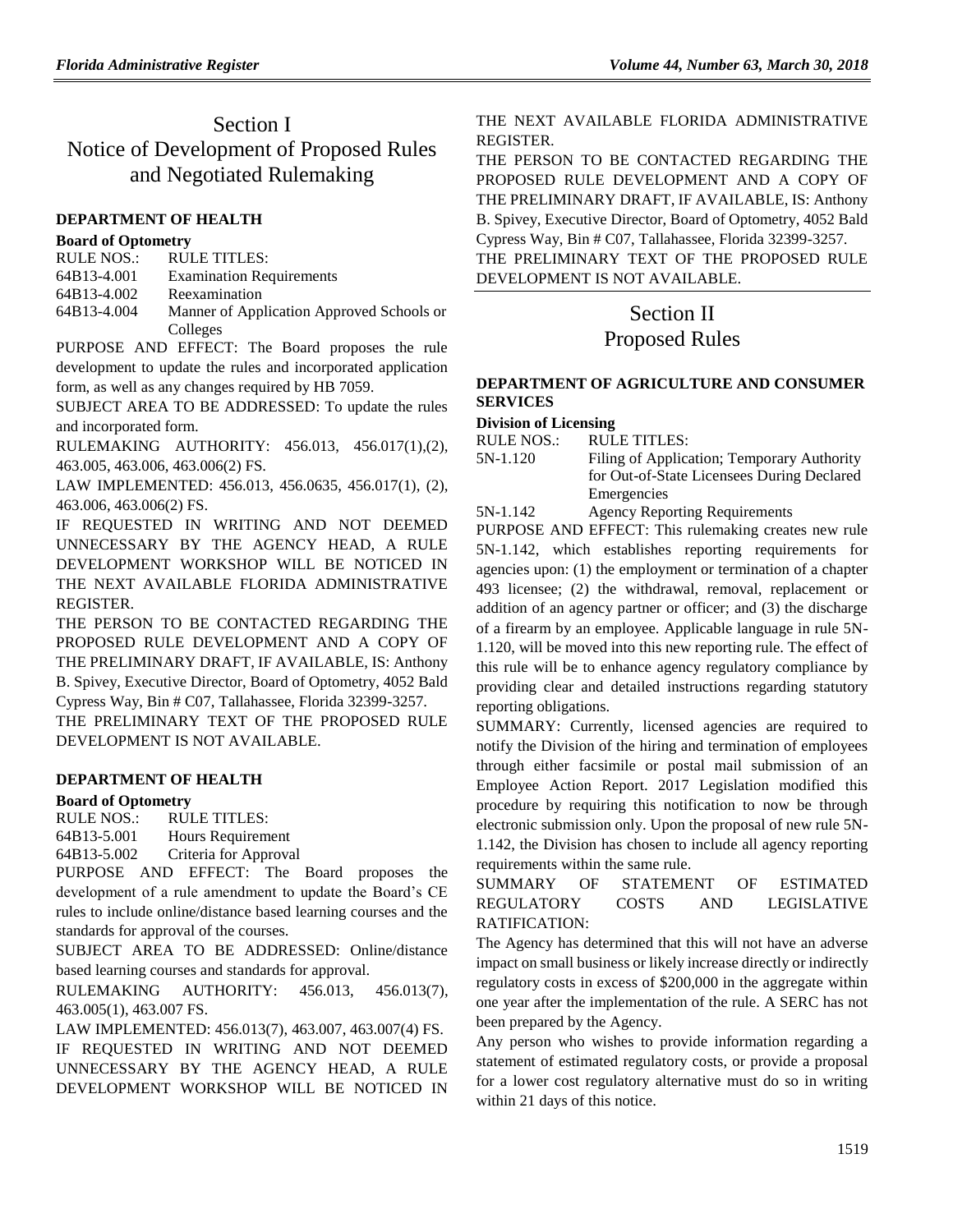RULEMAKING AUTHORITY: [493.6103, 493.6109, FS](https://www.flrules.org/gateway/cfr.asp?id=493.6103,%20493.6109,%20FS)

LAW IMPLEMENTED: [493.6105, 493.6106, 493.6108,](https://www.flrules.org/gateway/cfr.asp?id=493.6105,%20493.6106,%20493.6108,%20493.6109,%20493.6111,%20493.6112,%20493.6113,%20493.6118(1)(m),%20493.6115(9),%20FS)  [493.6109, 493.6111, 493.6112, 493.6113, 493.6118\(1\)\(m\),](https://www.flrules.org/gateway/cfr.asp?id=493.6105,%20493.6106,%20493.6108,%20493.6109,%20493.6111,%20493.6112,%20493.6113,%20493.6118(1)(m),%20493.6115(9),%20FS)  [493.6115\(9\), FS](https://www.flrules.org/gateway/cfr.asp?id=493.6105,%20493.6106,%20493.6108,%20493.6109,%20493.6111,%20493.6112,%20493.6113,%20493.6118(1)(m),%20493.6115(9),%20FS)

IF REQUESTED WITHIN 21 DAYS OF THE DATE OF THIS NOTICE, A HEARING WILL BE SCHEDULED AND ANNOUNCED IN THE FAR.

THE PERSON TO BE CONTACTED REGARDING THE PROPOSED RULE IS: John Roberts, Government Analyst I, Department of Agriculture and Consumer Services, Division of Licensing, P.O. Box 5708, Tallahassee, Florida 32314, (850)245-5441, John.Roberts@freshfromflorida.com.

#### THE FULL TEXT OF THE PROPOSED RULE IS:

5N-1.120 Filing of Application; Temporary Authority for Out-of-State Licensees During Declared Emergencies.

(1) Procedures. Any person who meets the qualifications prescribed by Chapter 493, F.S., and desires a license in the profession or services provided for in the law, shall file with the Division an application using the applications and support forms in Rule 5N-1.100, F.A.C.

(a) No change.

(b) When application is being made due to a change in corporate officers, a copy of the minutes of the meeting of the corporation's board of directors, at which such change was affected shall accompany the application of the new officer(s).

(c) Each license issued by the Division shall specify on its face the classification of such license. No licensed agency or individual shall engage in regulated activities reserved for any other classification without possessing the appropriate license. No license issued in any of the licensed classifications shall be transferable from the original licensee to any other person. In addition, all licenses will expire at midnight of every second or third year after its date of issuance.

(2) No change.

(3) No change.

Rulemaking Authority 493.6103, 493.6109 FS. Law Implemented 493.6105, 493.6106, 493.6108, 493.6109, 493.6111, 493.6112, 493.6113, 493.6118(1)(m) FS. History–New 2-4-91, Amended 2-1-93, 7-31-96, Formerly 1C-3.120, Amended 12-16-13,

5N-1.142 Agency Reporting Requirements

(1) Hire and Termination of Employee(s).

(a) Within 15 days of hire or termination of any employee who has applied for or holds a license regulated under Chapter 493, Florida Statutes, each agency shall make notification to the Department providing the information herein.

(b) Notification shall be made electronically through submission of an Employee Action Report using the Division's Licensing Information and Alert System portal located at the following website address: [https://licensing.freshfromflorida.com/EAR/earlogin.aspx.](https://licensing.freshfromflorida.com/EAR/earlogin.aspx) A sample of the electronic report is hereby incorporated by reference and can be obtained at [http://www.flrules.org/Gateway/reference.asp?No=Ref-.](http://www.flrules.org/Gateway/reference.asp?No=Ref-)

(c) Upon the hire of an employee, an agency must submit the employee's license number and hire date.

(d) Upon the termination of an employee, an agency must submit the employee's license number, agency contact name and phone number, date of termination (or resignation), cause for termination, and county where incident occurred, if applicable. The county where the incident occurred is required if a violation of Chapter 493, F.S. was the basis for termination.

(e) In the event an agency is reporting the hire or termination of an employee who has submitted an application, in addition to  $(1)(c)$  and  $(d)$ , the agency must also submit the individual's social security number and temporary license type.

(2) Change in Partner, Corporate Officer, or LLC Member.

In the event a licensed agency changes a partner, corporate officer, or LLC member, an agency shall, within 5 working days, submit:

(a) FDACS-16055 Change in Partner, Corporate Officer, or LLC Member, (XX/2018), which is hereby incorporated by reference and can be obtained at [http://www.flrules.org/Gateway/reference.asp?No=Ref-,](http://www.flrules.org/Gateway/reference.asp?No=Ref-) or from the Division of Licensing at the addresses listed in Rule 5N-1.100, F.A.C. of this chapter.

(b) In addition to FDACS–16055, one of the following documents must accompany the application:

1. A copy of the minutes from the meeting of the corporation's board of directors at which such change took affect;

2. A notarized letter of resignation of previous officer; or

3. Amended Articles of Incorporation filed with the Department of State.

(3) Firearm Discharge Reporting.

Whenever a Class "G" licensee discharges her or his firearm in the course of her or his duties, the Class "G" licensee and the agency by which she or he is employed shall:

(a) Within 5 working days, submit to the department a completed FDACS – 16001 Firearm Incident Report, (eff. 4/93), as incorporated in Rule 5N-1.100, F.A. C.

(b) The report must include an explanation describing the nature of the incident, the necessity for using the firearm, the name, phone number, and address of any witnesses if applicable, and a copy of any report prepared by a law enforcement agency.

(c) The department may revoke or suspend the Class "G" licensee's license and the licensed agency's license if this requirement is not met.

Rulemaking Authority 493.6103 FS, Law Implemented 493.6112, 493.6115(9), FS. History–New\_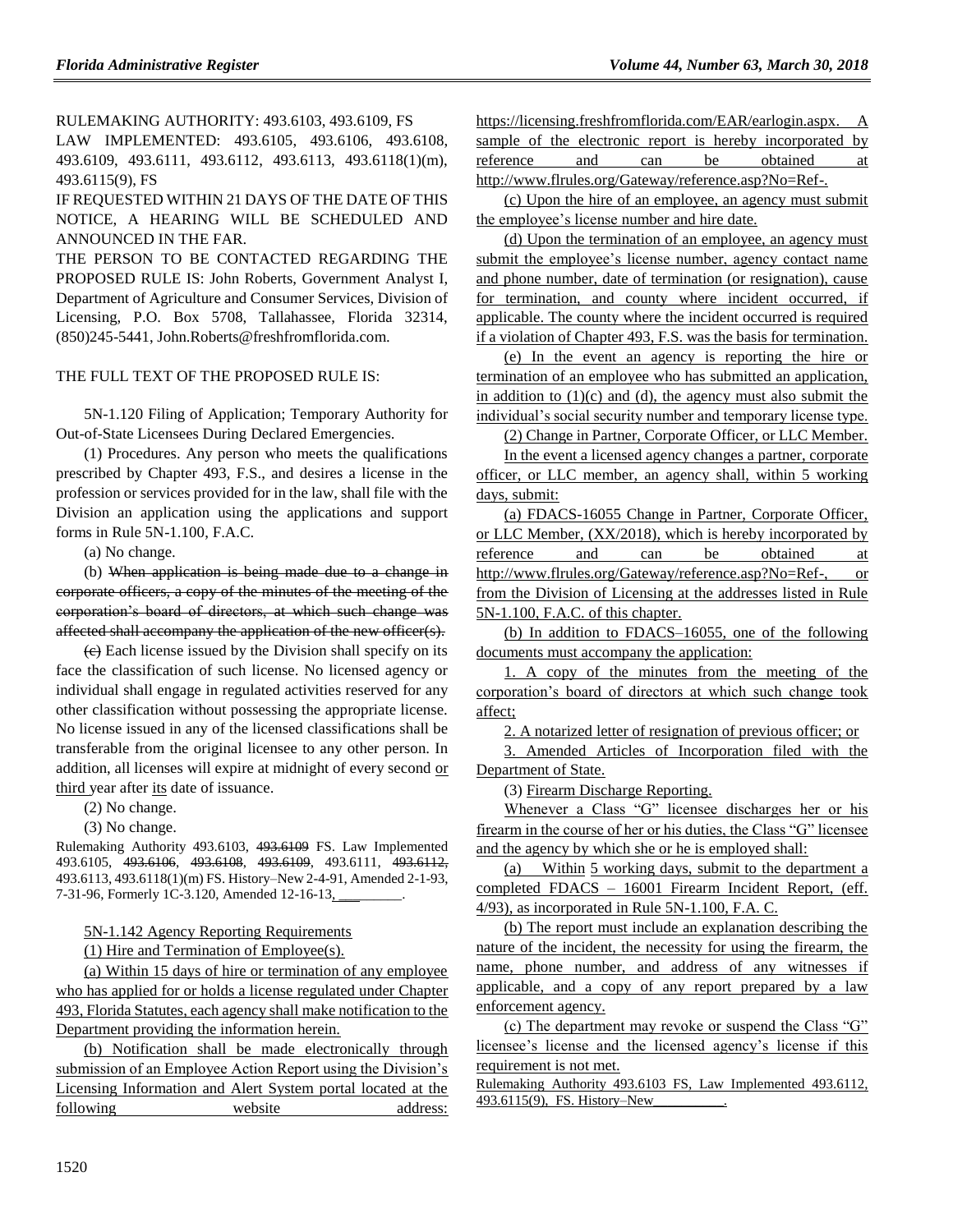NAME OF PERSON ORIGINATING PROPOSED RULE: Grea Bevis, Director, Division of Licensing

NAME OF AGENCY HEAD WHO APPROVED THE PROPOSED RULE: Adam H. Putnam, Commissioner of Agriculture

DATE PROPOSED RULE APPROVED BY AGENCY HEAD: March 27, 2017

DATE NOTICE OF PROPOSED RULE DEVELOPMENT PUBLISHED IN FAR: March 29, 2018

## **[LAND AND WATER ADJUDICATORY COMMISSION](https://www.flrules.org/gateway/department.asp?id=42) [Mediterra Community Development District](https://www.flrules.org/gateway/organization.asp?id=1306)**

RULE NOS.: RULE TITLES:

[42QQQ-1.001](https://www.flrules.org/gateway/ruleNo.asp?id=42QQQ-1.001) Establishment [42QQQ-1.002](https://www.flrules.org/gateway/ruleNo.asp?id=42QQQ-1.002) Boundary of the Surviving District [42QQQ-1.003](https://www.flrules.org/gateway/ruleNo.asp?id=42QQQ-1.003) upervisors of the Surviving District

PURPOSE AND EFFECT: The Districts seek to merge the Mediterra North Development District and the Mediterra South Community Development District consisting of 1,675 acres.

SUMMARY: The Petition filed with the Commission proposes the merger of the Mediterra North Community Development District consisting of 521 acres into and with the Mediterra South Community Development District 1,154 acres within Lee and Collier Counties, Florida.

SUMMARY OF STATEMENT OF ESTIMATED REGULATORY COSTS AND LEGISLATIVE RATIFICATION:

The Agency has determined that this will not have an adverse impact on small business or likely increase directly or indirectly regulatory costs in excess of \$200,000 in the aggregate within one year after the implementation of the rule. A SERC has been prepared by the Agency.

A statement of estimated regulatory costs (SERC) was prepared at the request of the District. The complete text of the SERC is contained as Exhibit 8 to the petition. Generally, the SERC indicates the rule:

• Is not expected to have any, or at the most, very limited direct or indirect impact on economic growth, private sector job creation or employment, or private sector investment in excess of \$1 million in the aggregate within 5 years after the implementation of the rule;

• Is not likely to have, or at the most, a very limited adverse impact on business competitiveness;

• Is not likely to increase regulatory costs, and will only result in a one-time increase in transactional costs, in excess of \$1 million in the aggregate within 5 years after implementation of the rule. The entire cost is estimated to be at approximately \$50,000 and will be borne by landowners within Mediterra North CDD and Mediterra South CDD;

• Will involve the State, City of Bonita Springs, Collier County, and the two districts, as well as property owners within the two districts, which at present time may total approximately 3,000;

• Will not directly or indirectly result in any additional costs to the agency or any other state and local government entities and will have no anticipated effect on state or local revenues;

• Will not directly or indirectly result in increased transactional costs to any individual or entity; and,

• Will have no adverse impact on small businesses, counties or cities.

Any person who wishes to provide information regarding a statement of estimated regulatory costs, or provide a proposal for a lower cost regulatory alternative must do so in writing within 21 days of this notice.

Any person who wishes to provide information regarding a statement of estimated regulatory costs, or provide a proposal for a lower cost regulatory alternative must do so in writing within 21 days of this notice.

RULEMAKING AUTHORITY: [190.005,](https://www.flrules.org/gateway/statute.asp?id=190.005) FS.

LAW IMPLEMENTED: [190.004,](https://www.flrules.org/gateway/statute.asp?id=190.004) [190.005,](https://www.flrules.org/gateway/statute.asp?id=%20190.005) [190.046,](https://www.flrules.org/gateway/statute.asp?id=%20190.046) FS.

IF REQUESTED WITHIN 21 DAYS OF THE DATE OF THIS NOTICE, A HEARING WILL BE SCHEDULED AND ANNOUNCED IN THE FAR.

THE PERSON TO BE CONTACTED REGARDING THE PROPOSED RULE IS: Molly Weller, Office of the Governor, The Capitol, Room 1802, Tallahassee, FL 32399-0001, (850)717-9513.

#### THE FULL TEXT OF THE PROPOSED RULE IS:

42QQQ-1.001 Establishment.

The Mediterra Community Development District is hereby established as a result of the merger of the Mediterra North Community Development District into and with the Mediterra South Community Development District.

Rulemaking Authority 190.005, FS. Law Implemented 190.004, 190.005, 190.046, FS. History-New

#### 42QQQ-1.002 Boundary of the Surviving District.

The boundaries of the district are those set forth in Exhibit "5" to the Petition to merge Mediterra North Community Development District and Mediterra South Community Development District filed with the Commission on May 12, 2017, under Commission Case Number CDD-17-005. The Petition to merge Mediterra North Community Development District into and with Mediterra South Community Development District filed with the Commission on May 12, 2017, under Commission Case Number CDD-17-005, is hereby incorporated by reference, and available at http://www.flrules.org/Gateway/reference.asp?No=Refand copies of which are available by contacting the Clerk of the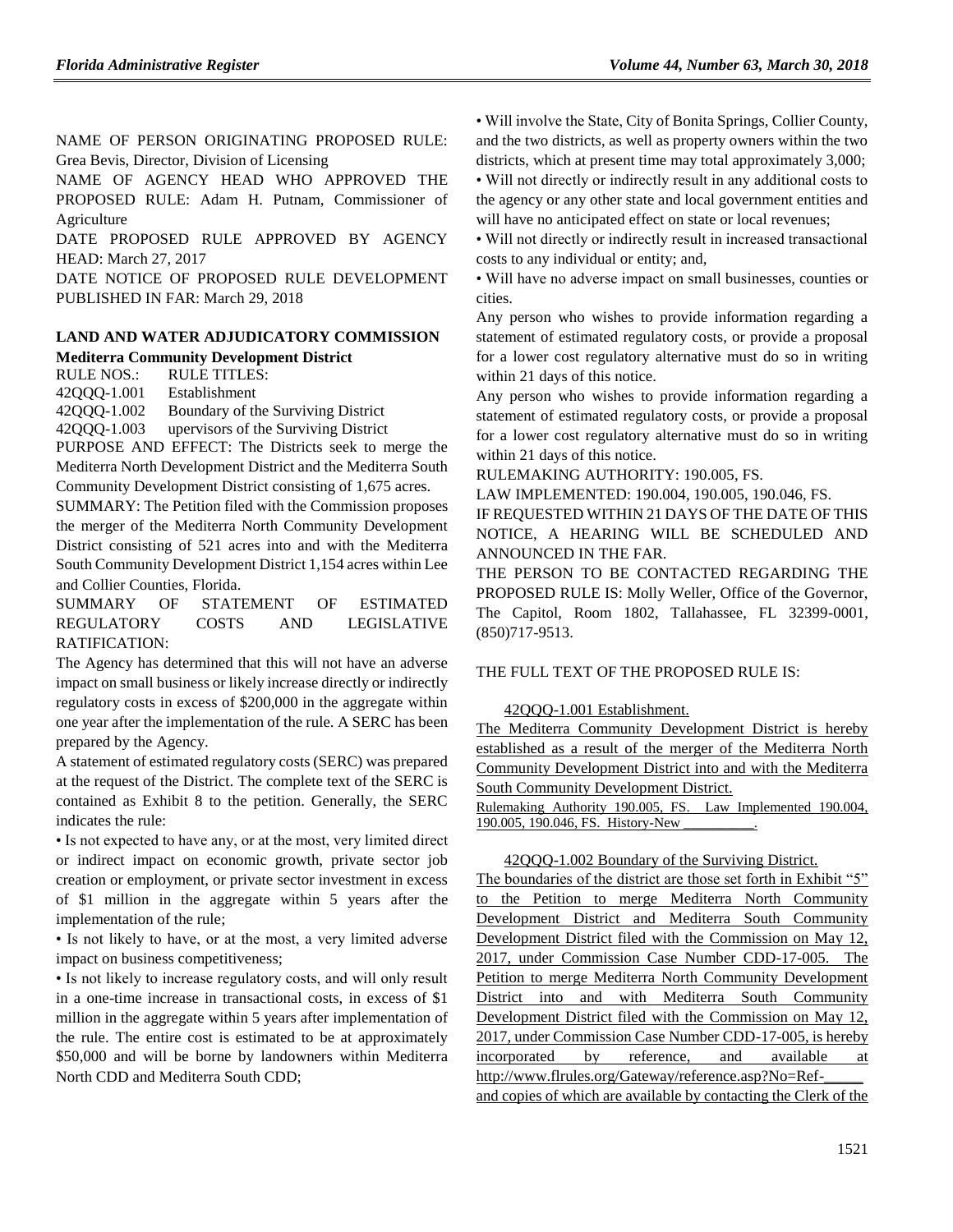Florida Land and Water Adjudicatory Commission at Office of the Governor, Room 1802, The Capitol, Tallahassee, Florida 32399-0001.

The total Mediterra Community Development District = 1,674.87 acres, more or less.

Rulemaking Authority 190.005, FS. Law Implemented 190.004, 190.005, 190.046, FS. History-New

42QQQ-1.003 Supervisors of the Surviving District.

The following five persons are the members of the Board of Supervisors: Robert Greenberg, Kenneth Tarr, John Henry, Michael Bishko, and Dallas Luby. Rulemaking Authority 190.005, FS. Law Implemented 190.004,

190.005, 190.046, FS. History-New \_\_\_\_\_\_\_\_\_\_.

NAME OF PERSON ORIGINATING PROPOSED RULE: Florida Land and Water Adjudicatory Commission

NAME OF AGENCY HEAD WHO APPROVED THE PROPOSED RULE: Florida Land and Water Adjudicatory Commission

DATE PROPOSED RULE APPROVED BY AGENCY HEAD: March 7, 2018

DATE NOTICE OF PROPOSED RULE DEVELOPMENT PUBLISHED IN FAR: March 29, 2018

## **[LAND AND WATER ADJUDICATORY COMMISSION](https://www.flrules.org/gateway/department.asp?id=42) [Big Island Community Development District](https://www.flrules.org/gateway/organization.asp?id=1307)**

RULE NOS.: RULE TITLES: [42RRR-1.001](https://www.flrules.org/gateway/ruleNo.asp?id=42RRR-1.001) District [42RRR-1.002](https://www.flrules.org/gateway/ruleNo.asp?id=42RRR-1.002) Boundary [42RRR-1.003](https://www.flrules.org/gateway/ruleNo.asp?id=42RRR-1.003) Supervisors

PURPOSE AND EFFECT: The Petitioner seeks to establish the Big Island Community Development District consisting of 5,701 acres.

SUMMARY: The Petition filed with the Commission proposes the establishment of the Big Island Community Development District consisting of 5,701 acres within St. Johns County, Florida.

SUMMARY OF STATEMENT OF ESTIMATED REGULATORY COSTS AND LEGISLATIVE RATIFICATION:

The Agency has determined that this will not have an adverse impact on small business or likely increase directly or indirectly regulatory costs in excess of \$200,000 in the aggregate within one year after the implementation of the rule. A SERC has been prepared by the Agency.

A statement of estimated regulatory costs (SERC) was prepared at the request of the Petitioner. The complete text of the SERC is contained as Exhibit 7 to the petition. Generally, the SERC indicates the rule:

• Is not expected to have any direct or indirect impact on economic growth, private sector job creation or employment, or private sector investment in excess of \$1 million in the aggregate within 5 years after the implementation of the rule;

• Is not likely to have any adverse impact on business competitiveness;

• Is not likely to increase regulatory costs of the State or the County. The proposed District will pay a one-time filing fee to the County to offset any County expenses; and will pay the annually required Special District Filing Fee, which is meant to offset any State costs related to oversight of all special districts in the State. The District will incur overall operational costs related to services for infrastructure maintenance, landscaping and similar items. In the initial stages of development, the costs will likely be minimized. These operating costs will be funded by landowners through direct funding agreements or special assessments levied by the District;

• Will require compliance by the State of Florida, St. Johns County, and current and future property owners;

• Will not directly or indirectly result in any additional costs to the agency or any other state and local government entities other than those noted above and will have no anticipated effect on state or local revenues;

• Will result in transactional costs to future landowners in the development to pay for facilities and services the District may provide. Financing for these facilities and services is projected to be provided by the District; and,

• Will have no adverse impact on small businesses, counties or cities.

Any person who wishes to provide information regarding a statement of estimated regulatory costs, or provide a proposal for a lower cost regulatory alternative must do so in writing within 21 days of this notice.

RULEMAKING AUTHORITY: [190.005,](https://www.flrules.org/gateway/statute.asp?id=190.005) FS.

LAW IMPLEMENTED: [190.004,](https://www.flrules.org/gateway/statute.asp?id=190.004) [190.005,](https://www.flrules.org/gateway/statute.asp?id=%20190.005) FS.

IF REQUESTED WITHIN 21 DAYS OF THE DATE OF THIS NOTICE, A HEARING WILL BE SCHEDULED AND ANNOUNCED IN THE FAR.

THE PERSON TO BE CONTACTED REGARDING THE PROPOSED RULE IS: Molly Weller, Office of the Governor, The Capitol, Room 1802, Tallahassee, FL 32399-0001, (850)717-9513.

## THE FULL TEXT OF THE PROPOSED RULE IS:

42RRR-1.001 District.

The Big Island Community Development District is hereby established.

Rulemaking Authority 190.005, FS. Law Implemented 190.004, 190.005, FS. History-New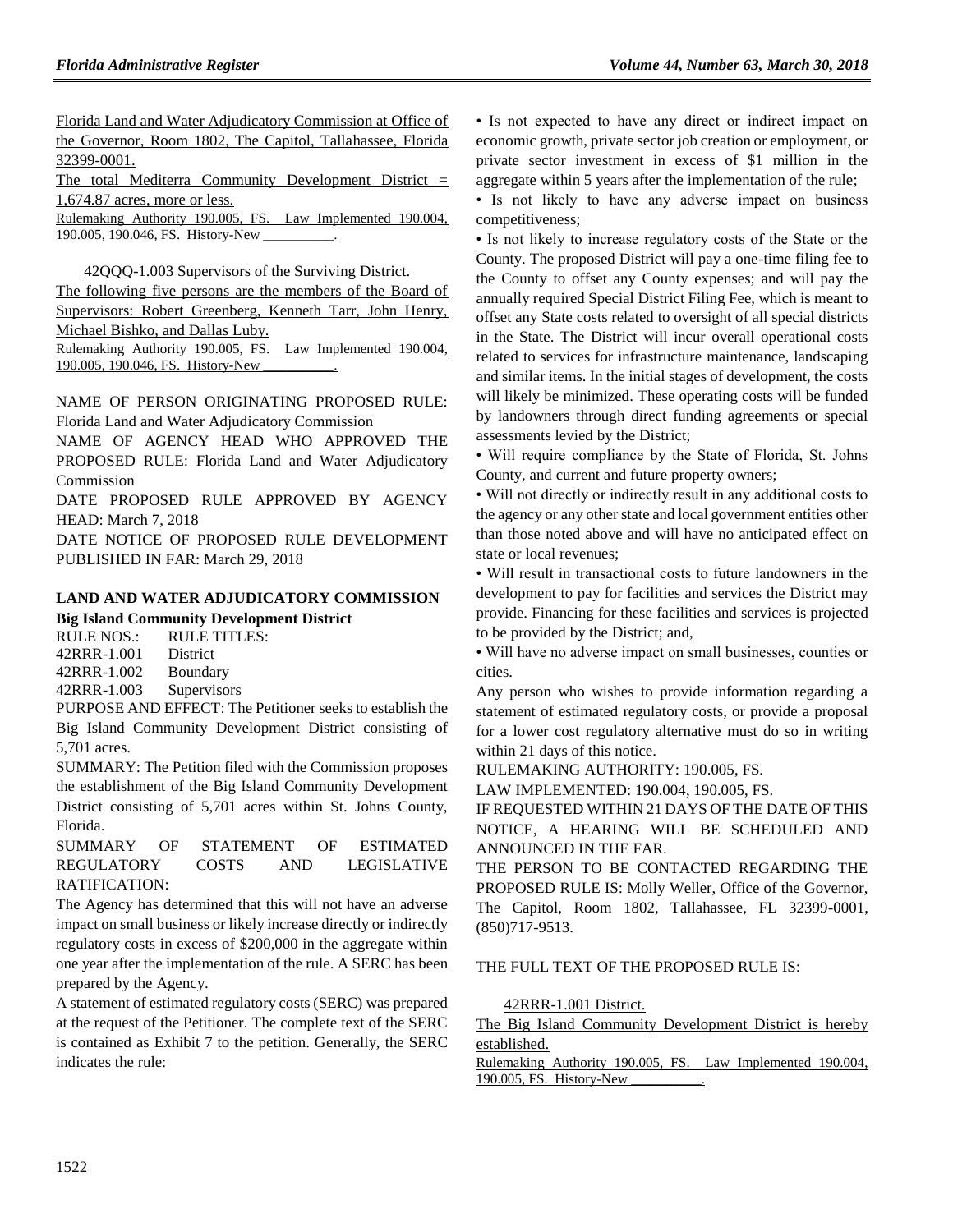42RRR-1.002 Boundary.

The boundaries of the district are those set forth in Exhibit "2" to the Petition to Establish the Big Island Community Development District filed with the Commission on September 27, 2017, under Commission Case Number CDD-17-007. The Petition to Establish the Big Island Community Development District filed with the Commission on September 27, 2017, under Commission Case Number CDD-17-007, is hereby incorporated by reference, and available at http://www.flrules.org/Gateway/reference.asp?No=Refand copies of which are available by contacting the Clerk of the Florida Land and Water Adjudicatory Commission at Office of the Governor, Room 1802, The Capitol, Tallahassee, Florida 32399-0001.

The total Big Island Community Development District  $= 5,701$ acres, more or less.

Rulemaking Authority 190.005, FS. Law Implemented 190.004, 190.005, FS. History-New

#### 42RRR-1.003 Supervisors.

The following five persons are designated as the initial members of the Board of Supervisors: Shaun C. Saliba, Casey W. Arnold, Trevor Hutson, Gary Hannon, and John G. Metcalf. Rulemaking Authority 190.005, FS. Law Implemented 190.004, 190.005, FS. History-New \_\_\_\_\_\_\_\_\_\_.

NAME OF PERSON ORIGINATING PROPOSED RULE: Florida Land and Water Adjudicatory Commission

NAME OF AGENCY HEAD WHO APPROVED THE PROPOSED RULE: Florida Land and Water Adjudicatory Commission

DATE PROPOSED RULE APPROVED BY AGENCY HEAD: March 7, 2018

DATE NOTICE OF PROPOSED RULE DEVELOPMENT PUBLISHED IN FAR: March 29, 2018

## **[LAND AND WATER ADJUDICATORY COMMISSION](https://www.flrules.org/gateway/department.asp?id=42) [Tolomato Community Development District](https://www.flrules.org/gateway/organization.asp?id=493)**

RULE NO.: RULE TITLE:

[42SS-1.002](https://www.flrules.org/gateway/ruleNo.asp?id=42SS-1.002) Boundary

PURPOSE AND EFFECT: The District seeks to expand its boundaries by adding 79.34 acres.

SUMMARY: The Petition filed with the Commission proposes amendment of the District by adding approximately 79.34 acres to the existing boundaries. The District currently consists of 13,388.45 acres of land located within St. Johns and Duval Counties, Florida.

SUMMARY OF STATEMENT OF ESTIMATED REGULATORY COSTS AND LEGISLATIVE RATIFICATION:

The Agency has determined that this will not have an adverse impact on small business or likely increase directly or indirectly regulatory costs in excess of \$200,000 in the aggregate within one year after the implementation of the rule. A SERC has not been prepared by the Agency.

A statement of estimated regulatory costs (SERC) was prepared at the request of the District. The complete text of the SERC is contained as Exhibit 9 to the petition. Generally, the SERC indicates that the expansion of the District by rule amendment: • Is not likely to have an adverse impact on business competitiveness;

• Will involve the State, St. Johns County and the City of Jacksonville, Duval County, as well as property owners within the existing District and those to be added through District expansion;

• The District may incur additional annual expenses associated with the operation and maintenance of its public infrastructure. However, these increased operation and maintenance expenses will likely be offset by the collection of operations and maintenance assessments from the property owners within the expansion parcel;

• Will result in limited review costs to the agency and other state and local government entities;

• Will have no negative impact on state or local revenues;

• Will result in limited increased transactional costs; and,

• Will have no adverse impact on small businesses, counties or cities.

The Agency has determined that the proposed rule is not expected to require legislative ratification based on the statement of estimated regulatory costs or if no SERC is required, the information expressly relied upon and described herein:

Any person who wishes to provide information regarding a statement of estimated regulatory costs, or provide a proposal for a lower cost regulatory alternative must do so in writing within 21 days of this notice.

RULEMAKING AUTHORITY: [190.005 FS.](https://www.flrules.org/gateway/statute.asp?id=190.005%20FS.)

LAW IMPLEMENTED: [190.004,](https://www.flrules.org/gateway/statute.asp?id=190.004) [190.046,](https://www.flrules.org/gateway/statute.asp?id=%20190.046) [190.005 FS.](https://www.flrules.org/gateway/statute.asp?id=%20190.005%20FS.)

IF REQUESTED WITHIN 21 DAYS OF THE DATE OF THIS NOTICE, A HEARING WILL BE SCHEDULED AND ANNOUNCED IN THE FAR.

THE PERSON TO BE CONTACTED REGARDING THE PROPOSED RULE IS: Molly Weller, Office of the Governor, The Capitol, Room 1802, Tallahassee, FL 32399-0001, (850)717-9513.

THE FULL TEXT OF THE PROPOSED RULE IS: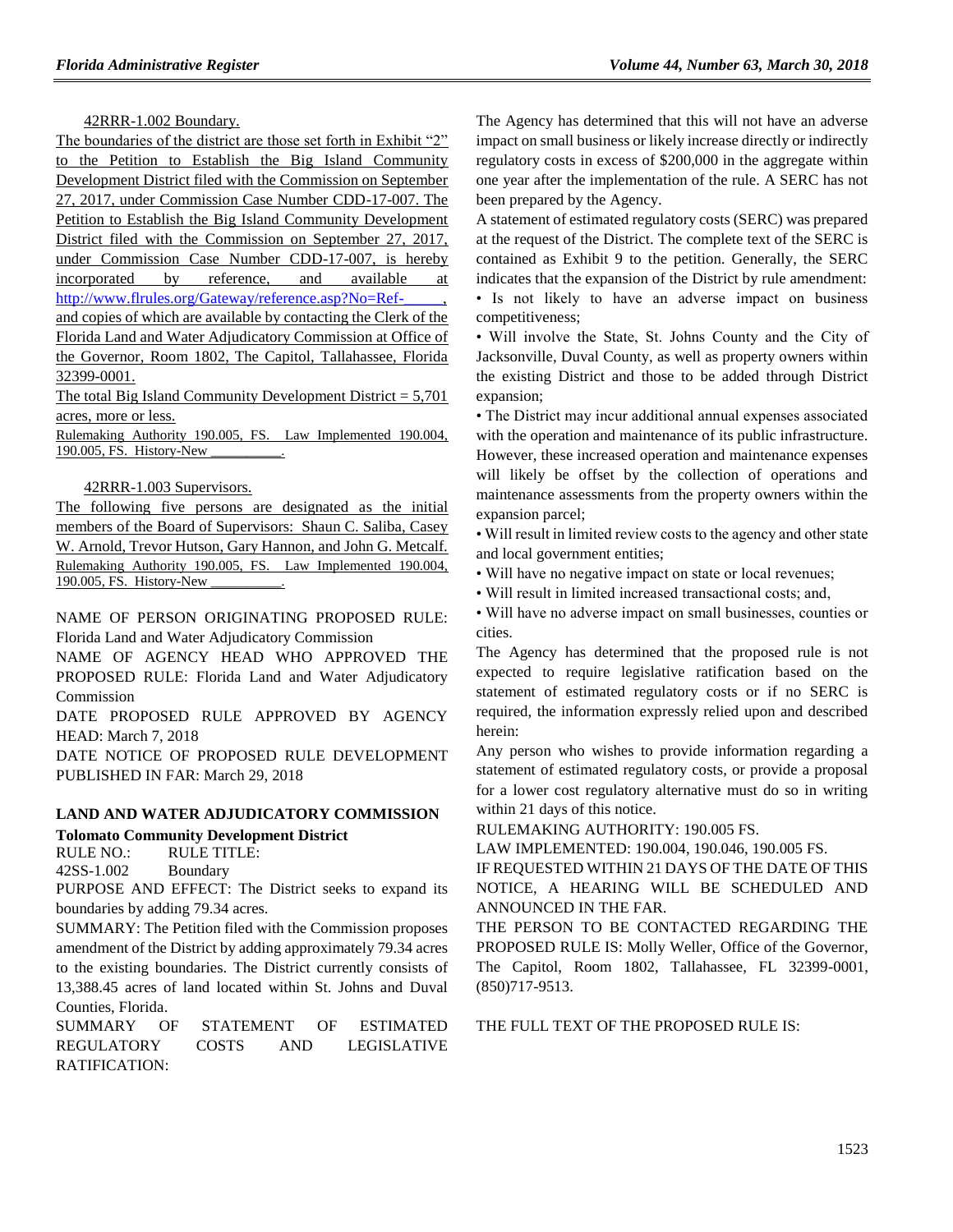Substantial rewording of Rule 42SS-1.002 follows. See Florida Administrative Code for present text.

42SS-1.002 Boundary.

The boundaries of the district, as amended, are those set forth in Exhibit "4" to the Petition to Amend the Boundary of the Tolomato Community Development District filed with the Commission on November 21, 2017, under Commission Case Number CDD-17-008. The Petition to Amend the Boundary of the Tolomato Community Development District filed with the Commission on November 21, 2017, under Commission Case Number CDD-17-008, is hereby incorporated by reference, and available at a state of  $\alpha$  at a state of  $\alpha$  at a state of  $\alpha$  at a state of  $\alpha$ 

http://www.flrules.org/Gateway/reference.asp?No=Ref-\_\_\_\_\_

and copies of which are available by contacting the Clerk of the Florida Land and Water Adjudicatory Commission at Office of the Governor, Room 1802, The Capitol, Tallahassee, Florida 32399-0001.

The total Tolomato Community Development District area = 13,467.79 total acres, more or less.

Rulemaking Authority 190.005 FS. Law Implemented 190.004, 190.046, 190.005 FS. History–New 7-29-04, Amended 3-2-10, 7-17-  $13, \_$ 

NAME OF PERSON ORIGINATING PROPOSED RULE: Florida Land and Water Adjudicatory Commission

NAME OF AGENCY HEAD WHO APPROVED THE PROPOSED RULE: Florida Land and Water Adjudicatory Commission

DATE PROPOSED RULE APPROVED BY AGENCY HEAD: March 7, 2018

DATE NOTICE OF PROPOSED RULE DEVELOPMENT PUBLISHED IN FAR: March 29, 2018

> Section III Notice of Changes, Corrections and Withdrawals

# NONE

Section IV Emergency Rules

**NONE** 

# Section V Petitions and Dispositions Regarding Rule Variance or Waiver

# [DEPARTMENT OF BUSINESS AND PROFESSIONAL](https://www.flrules.org/gateway/department.asp?id=61)  [REGULATION](https://www.flrules.org/gateway/department.asp?id=61)

[Division of Hotels and Restaurants](https://www.flrules.org/gateway/organization.asp?id=249)

RULE NO.: RULE TITLE:

[61C-1.004](https://www.flrules.org/gateway/ruleNo.asp?id=61C-1.004) General Sanitation and Safety Requirements

The Florida Department of Business and Professional Regulation, Division of Hotels and Restaurants hereby gives notice:

On March 19, 2018 the Division of Hotels and Restaurants received a Petition for an Emergency Variance for paragraph 61C-1.004(1)(a), Florida Administrative Code and Paragraph 5-202.11(A), 2009 FDA Food Code from Pishi LLC located in Doral. The above referenced F.A.C. addresses the requirement that each establishment have an approved plumbing system installed to transport potable water and wastewater. They are requesting to utilize holding tanks to provide potable water and to collect wastewater at the handwash sink and the three compartment sink.

The Petition for this variance was published in Vol. 44/55 on March 20, 2018. The Order for this Petition was signed and approved on March 28, 2018. After a complete review of the variance request, the Division finds that the application of this Rule will create a financial hardship to the food service establishment. Furthermore, the Division finds that the Petitioner meets the burden of demonstrating that the underlying statute has been achieved by the Petitioner ensuring the wastewater holding tank for the handwash sink and the three compartment sink is emptied at a frequency as to not create a sanitary nuisance; and potable water provided must come from an approved source and be protected from contamination during handling. The Petitioner shall also ensure that the handwash sink and the three compartment sink is provided with hot and cold running water under pressure, and that the handwash sink is provided with soap, an approved hand drying device and a handwashing sign.

A copy of the Order or additional information may be obtained by contacting: Daisy.Aleman@myfloridalicense.com, Division of Hotels and Restaurants, 2601 Blair Stone Road, Tallahassee, Florida 32399-1011.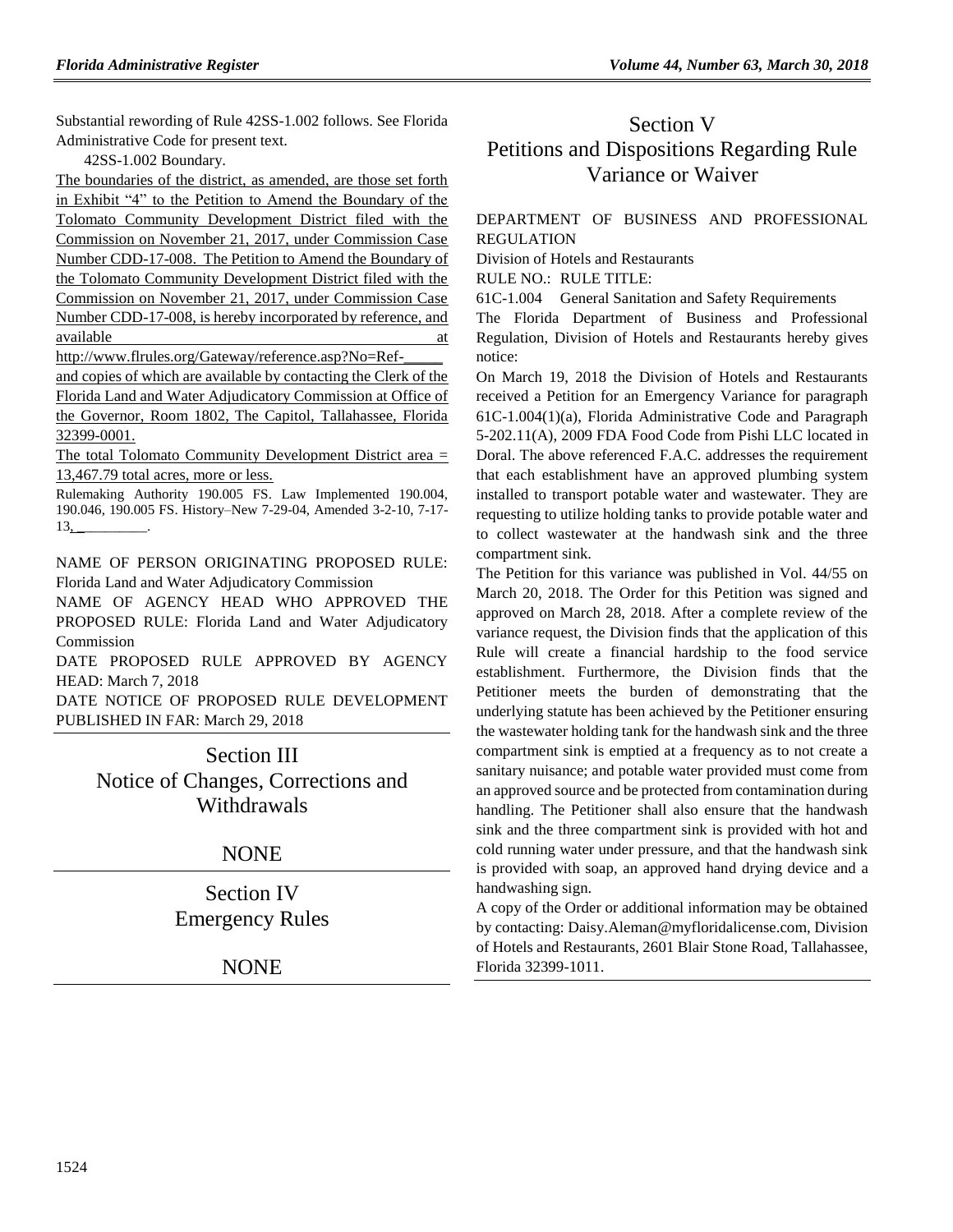[DEPARTMENT OF BUSINESS AND PROFESSIONAL](https://www.flrules.org/gateway/department.asp?id=61)  [REGULATION](https://www.flrules.org/gateway/department.asp?id=61)

[Board of Accountancy](https://www.flrules.org/gateway/organization.asp?id=280)

RULE NO.: RULE TITLE:

[61H1-28.0052](https://www.flrules.org/gateway/ruleNo.asp?id=61H1-28.0052) Number of Sittings, and Granting of Credit, Release of Grades and Completion of Examination, Transition Rules

NOTICE IS HEREBY GIVEN that on March 22, 2018, the Board of Accountancy, received a petition for variance or waiver filed by Gary Zink, seeking a variance or waiver of paragraph 61H1-28.0052(1)(b), Florida Administrative Code, that requires candidates to pass all four test sections of the CPA Examination within a rolling eighteen-month period, which begins on the NASBA grade release date for the first test section(s) passed.

A copy of the Petition for Variance or Waiver may be obtained by contacting: Veloria Kelly, Division Director, Board of Accountancy, 240 NW 76th Dr., Suite A, Gainesville, Florida 32607. Comments on this petition should be filed with the Board of Accountancy within 14 days of publication of this notice.

[DEPARTMENT OF BUSINESS AND PROFESSIONAL](https://www.flrules.org/gateway/department.asp?id=61)  [REGULATION](https://www.flrules.org/gateway/department.asp?id=61)

[Board of Accountancy](https://www.flrules.org/gateway/organization.asp?id=280)

RULE NO.: RULE TITLE:

[61H1-28.0052:](https://www.flrules.org/gateway/ruleNo.asp?id=61H1-28.0052) Number of Sittings, and Granting of Credit, Release of Grades and Completion of Examination, Transition Rules

NOTICE IS HEREBY GIVEN that on March 20, 2018, the Board of Accountancy, received a petition for variance or waiver filed by Geneviene Marie Babb, seeking a variance or waiver of paragraph 61H1-28.0052(1)(b), Florida Administrative Code, that requires candidates to pass all four test sections of the CPA Examination within a rolling eighteenmonth period, which begins on the NASBA grade release date for the first test section(s) passed.

A copy of the Petition for Variance or Waiver may be obtained by contacting: Veloria Kelly, Division Director, Board of Accountancy, 240 NW 76th Dr., Suite A, Gainesville, Florida 32607. Comments on this petition should be filed with the Board of Accountancy within 14 days of publication of this notice.

# [DEPARTMENT OF BUSINESS AND PROFESSIONAL](https://www.flrules.org/gateway/department.asp?id=61)  [REGULATION](https://www.flrules.org/gateway/department.asp?id=61)

[Board of Accountancy](https://www.flrules.org/gateway/organization.asp?id=280)

RULE NO.: RULE TITLE:

[61H1-28.0052](https://www.flrules.org/gateway/ruleNo.asp?id=61H1-28.0052) Number of Sittings, and Granting of Credit, Release of Grades and Completion of Examination, Transition Rules

NOTICE IS HEREBY GIVEN that on March 26, 2018, the Board of Accountancy, received a petition for variance or waiver filed by Katie Lee, seeking a variance or waiver of paragraph 61H1-28.0052(1)(b), Florida Administrative Code, that requires candidates to pass all four test sections of the CPA Examination within a rolling eighteen-month period, which begins on the NASBA grade release date for the first test section(s) passed.

A copy of the Petition for Variance or Waiver may be obtained by contacting: Veloria Kelly, Division Director, Board of Accountancy, 240 NW 76th Dr., Suite A, Gainesville, Florida 32607. Comments on this petition should be filed with the Board of Accountancy within 14 days of publication of this notice.

[DEPARTMENT OF BUSINESS AND PROFESSIONAL](https://www.flrules.org/gateway/department.asp?id=61)  [REGULATION](https://www.flrules.org/gateway/department.asp?id=61)

[Board of Accountancy](https://www.flrules.org/gateway/organization.asp?id=280)

RULE NO.: RULE TITLE:

[61H1-28.0052](https://www.flrules.org/gateway/ruleNo.asp?id=61H1-28.0052) Number of Sittings, and Granting of Credit, Release of Grades and Completion of Examination, Transition Rules

The Board of Accountancy hereby gives notice:

that the petition filed by Ultimate CPE on March 7, 2018, seeking a variance or waiver from paragraph 61H1- 28.0052(1)(b), Florida Administrative Code, has been withdrawn. The Notice of Petition published in Vol. 44, No. 51, of the March 14, 2018, issue of the Florida Administrative Register.

A copy of the Order or additional information may be obtained by contacting: Veloria Kelly, Division Director, Board of Accountancy, 240 NW 76th Dr., Suite A, Gainesville, Florida 32607.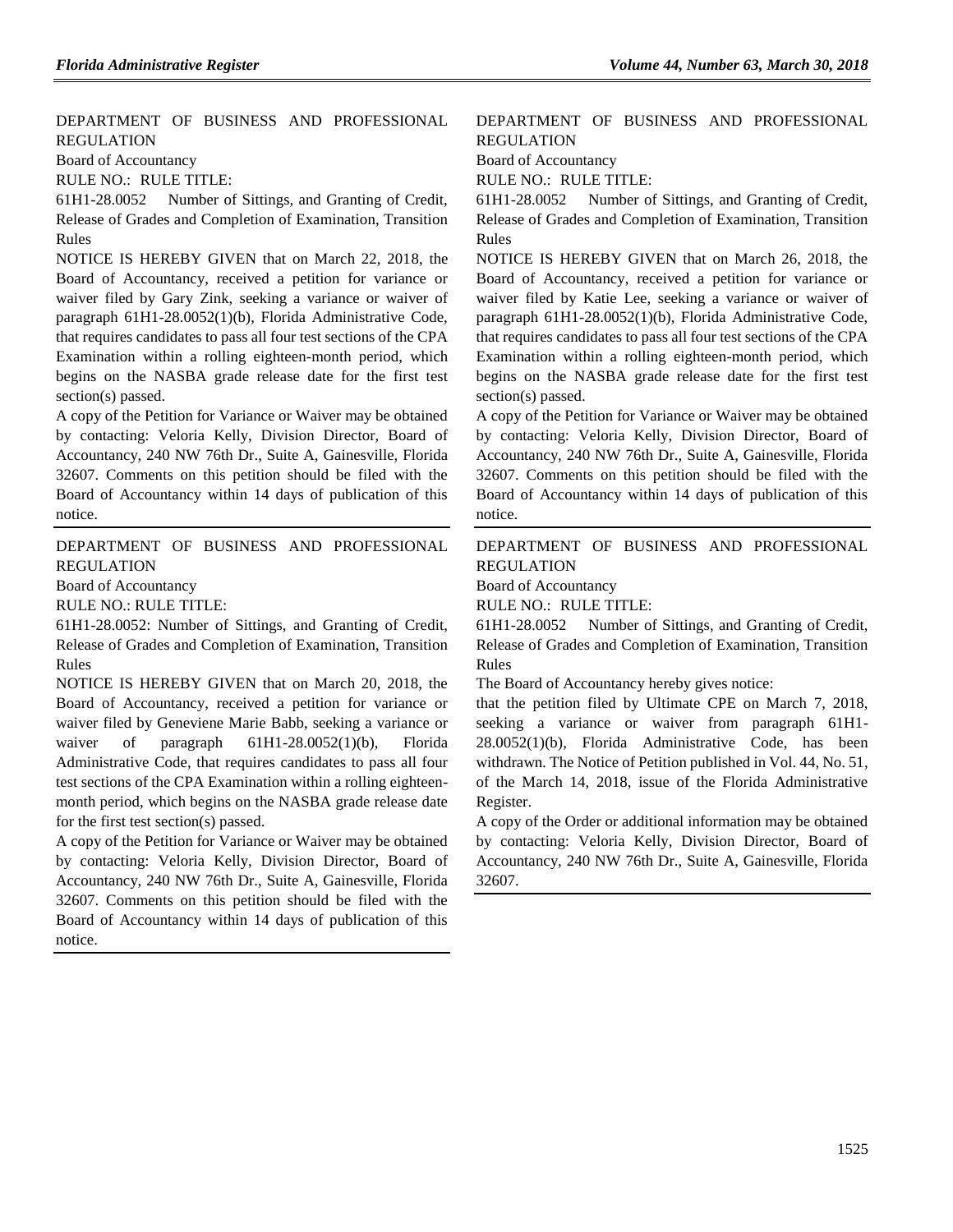[DEPARTMENT OF BUSINESS AND PROFESSIONAL](https://www.flrules.org/gateway/department.asp?id=61)  [REGULATION](https://www.flrules.org/gateway/department.asp?id=61)

[Board of Accountancy](https://www.flrules.org/gateway/organization.asp?id=280)

RULE NO.: RULE TITLE:

[61H1-28.0052](https://www.flrules.org/gateway/ruleNo.asp?id=61H1-28.0052) Number of Sittings, and Granting of Credit, Release of Grades and Completion of Examination, Transition Rules

NOTICE IS HEREBY GIVEN that on March 21, 2018, the Board of Accountancy, received a petition for variance or waiver filed by Jenifer Donaldson, seeking a variance or waiver of paragraph 61H1-28.0052(1)(b), Florida Administrative Code, that requires candidates to pass all four test sections of the CPA Examination within a rolling eighteen-month period, which begins on the NASBA grade release date for the first test section(s) passed.

A copy of the Petition for Variance or Waiver may be obtained by contacting: Veloria Kelly, Division Director, Board of Accountancy, 240 NW 76th Dr., Suite A, Gainesville, Florida 32607. Comments on this petition should be filed with the Board of Accountancy within 14 days of publication of this notice.

# Section VI Notice of Meetings, Workshops and Public **Hearings**

#### [DEPARTMENT OF EDUCATION](https://www.flrules.org/gateway/department.asp?id=6)

[Florida's Office of Early Learning](https://www.flrules.org/gateway/organization.asp?id=1044)

The Early Learning Advisory Council announces a public meeting to which all persons are invited.

DATE AND TIME: Monday, April 23, 2018, 9:00 a.m. – 5:00 p.m. (or until business concludes)

PLACE: The Rosen Plaza Hotel, 9700 International Drive, Orlando, FL 32819

GENERAL SUBJECT MATTER TO BE CONSIDERED: Second Quarter Meeting.

A copy of the agenda may be obtained by contacting: Jessica.Fowler@oel.myflorida.com.

Pursuant to the provisions of the Americans with Disabilities Act, any person requiring special accommodations to participate in this workshop/meeting is asked to advise the agency at least 5 days before the workshop/meeting by contacting: Jessica.Fowler@oel.myflorida.com. If you are hearing or speech impaired, please contact the agency using the Florida Relay Service, 1(800)955-8771 (TDD) or 1(800)955- 8770 (Voice).

For more information, you may contact: Jessica.Fowler@oel.myflorida.com.

## [DEPARTMENT OF HIGHWAY SAFETY AND MOTOR](https://www.flrules.org/gateway/department.asp?id=15)  [VEHICLES](https://www.flrules.org/gateway/department.asp?id=15) [Division of Driver Licenses](https://www.flrules.org/gateway/organization.asp?id=40)

RULE NOS.:RULE TITLES:

[15A-5.001](https://www.flrules.org/gateway/ruleNo.asp?id=15A-5.001) Purpose

[15A-5.0010](https://www.flrules.org/gateway/ruleNo.asp?id=15A-5.0010) Definitions

[15A-5.002](https://www.flrules.org/gateway/ruleNo.asp?id=15A-5.002) Report of Deficit or Disorder to the Department

[15A-5.0021](https://www.flrules.org/gateway/ruleNo.asp?id=15A-5.0021) Medical Review

[15A-5.0022](https://www.flrules.org/gateway/ruleNo.asp?id=15A-5.0022) Administrative Hearing Procedures

[15A-5.004](https://www.flrules.org/gateway/ruleNo.asp?id=15A-5.004) Seizures

[15A-5.005](https://www.flrules.org/gateway/ruleNo.asp?id=15A-5.005) Loss of Consciousness

[15A-5.006](https://www.flrules.org/gateway/ruleNo.asp?id=15A-5.006) Cardiovascular Deficits

[15A-5.008](https://www.flrules.org/gateway/ruleNo.asp?id=15A-5.008) Deficits of Memory or Judgment

[15A-5.009](https://www.flrules.org/gateway/ruleNo.asp?id=15A-5.009) Musculoskeletal and Neuromuscular Disorders

[15A-5.010](https://www.flrules.org/gateway/ruleNo.asp?id=15A-5.010) Severe Mental Disorders

[15A-5.011](https://www.flrules.org/gateway/ruleNo.asp?id=15A-5.011) Vision Standards

[15A-5.012](https://www.flrules.org/gateway/ruleNo.asp?id=15A-5.012) Drug Addiction and Alcoholism

The Department of Highway Safety and Motor Vehicles announces a public meeting to which all persons are invited. DATE AND TIME: April 6, 2018, 8:30 a.m.

PLACE: Department of Highway Safety and Motor Vehicles, 2900 Apalachee Parkway, Room B201, Tallahassee, Florida 32399

GENERAL SUBJECT MATTER TO BE CONSIDERED: The purpose of this public meeting is to discuss proposed changes to Chapter 15A-5, including changes to Rule 15A-5.0022 relating to the administrative procedure for review of Department actions taken based on recommendations of the Medical Advisory Board, and the form referenced in Rule 15A-5.011 relating to eye examinations.

A copy of the agenda may be obtained by contacting: Ray Graves, Bureau Chief, 2900 Apalachee Parkway, Room A201, Tallahassee, Florida 32399

Pursuant to the provisions of the Americans with Disabilities Act, any person requiring special accommodations to participate in this workshop/meeting is asked to advise the agency at least 5 days before the workshop/meeting by contacting: Ray Graves, Bureau Chief, 2900 Apalachee Parkway, Room A201, Tallahassee, Florida 32399. If you are hearing or speech impaired, please contact the agency using the Florida Relay Service, 1(800)955-8771 (TDD) or 1(800)955- 8770 (Voice).

#### [REGIONAL PLANNING COUNCILS](https://www.flrules.org/gateway/department.asp?id=29)

[West Florida Regional Planning Council](https://www.flrules.org/gateway/organization.asp?id=57)

The Bay Area Resource Council (BARC) Technical Advisory Committee (TAC) announces a public meeting to which all persons are invited.

DATE AND TIME: Wednesday, April 4, 2018, 3:30 p.m.

PLACE: West Florida Regional Planning Council, 4081 E. Olive Road, Ste. A, Pensacola, FL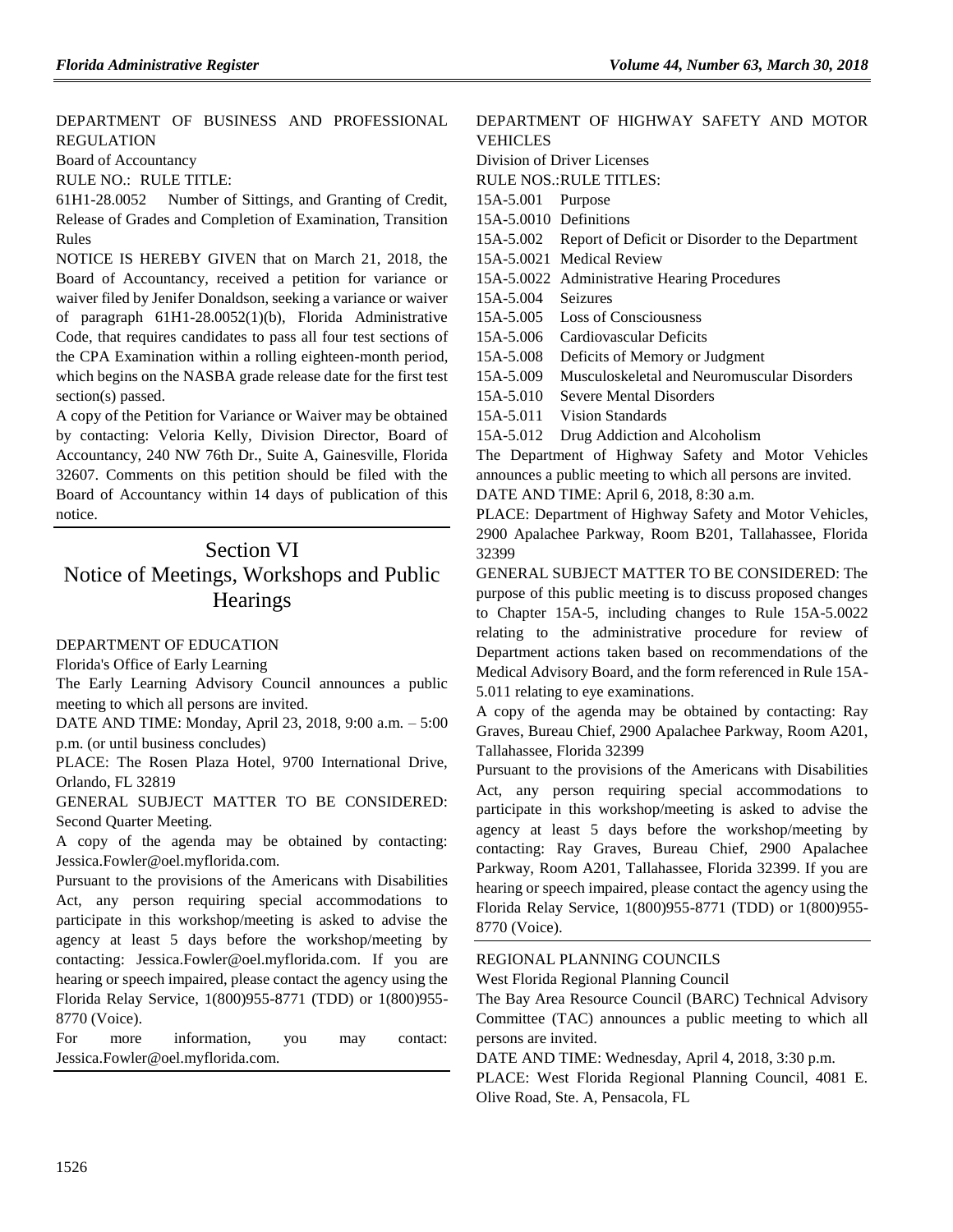GENERAL SUBJECT MATTER TO BE CONSIDERED: General business of the board. The Technical Advisory Committee will meet prior to the board at 1:30 p.m. in the same location.

A copy of the agenda may be obtained by contacting: Katie Wilhelm, (850)332-7976, ext. 280 or katie.wilhelm@wfprc.org.

Pursuant to the provisions of the Americans with Disabilities Act, any person requiring special accommodations to participate in this workshop/meeting is asked to advise the agency at least 48 hours before the workshop/meeting by contacting: Brittany Ellers, (850)332-7976, ext. 220 or brittany.ellers@wfrpc.org. If you are hearing or speech impaired, please contact the agency using the Florida Relay Service, 1(800)955-8771 (TDD) or 1(800)955-8770 (Voice).

For more information, you may contact: Katie Wilhelm, (850)332-7976, ext. 280 or katie.wilhelm@wfprc.org.

#### [REGIONAL PLANNING COUNCILS](https://www.flrules.org/gateway/department.asp?id=29)

[Treasure Coast Regional Planning Council](https://www.flrules.org/gateway/organization.asp?id=67)

The Treasure Coast Regional Planning Council announces a public meeting to which all persons are invited.

DATE AND TIME: April 20, 2018, 9:30 a.m.

PLACE: Indian River State College Chastain Campus, Wolf High Technology Center, 2401 SE Salerno Road, Stuart, FL 34997

GENERAL SUBJECT MATTER TO BE CONSIDERED: Council's Budget and Personnel Committee will meet to discuss Council's proposed budget amendment for Fiscal Year 2017-2018, staffing, and procurement policy.

A copy of the agenda may be obtained by contacting: Liz Gulick,  $(772)221-4060$  or lgulick@tcrpc.org.

Pursuant to the provisions of the Americans with Disabilities Act, any person requiring special accommodations to participate in this workshop/meeting is asked to advise the agency at least 48 hours before the workshop/meeting by contacting: Liz Gulick, (772)221-4060 or lgulick@tcrpc.org. If you are hearing or speech impaired, please contact the agency using the Florida Relay Service, 1(800)955-8771 (TDD) or 1(800)955-8770 (Voice).

If any person decides to appeal any decision made by the Board with respect to any matter considered at this meeting or hearing, he/she will need to ensure that a verbatim record of the proceeding is made, which record includes the testimony and evidence from which the appeal is to be issued.

For more information, you may contact: Liz Gulick, (772)221- 4060 or lgulick@tcrpc.org.

#### [WATER MANAGEMENT DISTRICTS](https://www.flrules.org/gateway/department.asp?id=40)

[St. Johns River Water Management District](https://www.flrules.org/gateway/organization.asp?id=122)

The Central Florida Water Initiative (CFWI) Steering Committee consists of a Governing Board member from the St. Johns River Water Management District, South Florida Water Management District, and Southwest Florida Water Management District each, and a representative from each of the following: The Florida Department of Environmental Protection, Florida Department of Agricultural and Consumer Services, and the Tohopekaliga (Toho) Water Authority. Toho's representative also represents other water supply utilities within the Central Florida Water Initiative. The CFWI Steering Committee announces a public meeting to which all persons are invited.

DATE AND TIME: Friday, April 13, 2018, 9:30 a.m.

PLACE: TOHO Water Authority, 951 Martin Luther King Blvd., Kissimmee, FL 34741

GENERAL SUBJECT MATTER TO BE CONSIDERED: The CFWI Steering Committee is a collaborative effort among government agencies formed to address water resource issues in the area known as the Central Florida Water Initiative. The CFWI Steering Committee will consider matters appearing on the agenda for the meeting or matters added to the agenda as determined by the Chair of the Committee. Additional information about this effort may be found at http://cfwiwater.com. NOTE: One or more additional Governing Board members from each of the three districts named above may attend and participate in the meeting of the CFWI Steering committee.

A copy of the agenda may be obtained by contacting: Craig Varn, Manson Bolves Donaldson Varn, P.A. 106 E. College Ave., Suite 820, Tallahassee, FL 32301, (850)583-0007, CVarn@mansonbolves.com.

Pursuant to the provisions of the Americans with Disabilities Act, any person requiring special accommodations to participate in this workshop/meeting is asked to advise the agency at least 48 hours before the workshop/meeting by contacting: Nilsa Diaz, Executive Assistant to the Executive Director, Tohopekaliga Water Authority, (407)944-5000. If you are hearing or speech impaired, please contact the agency using the Florida Relay Service, 1(800)955-8771 (TDD) or 1(800)955-8770 (Voice).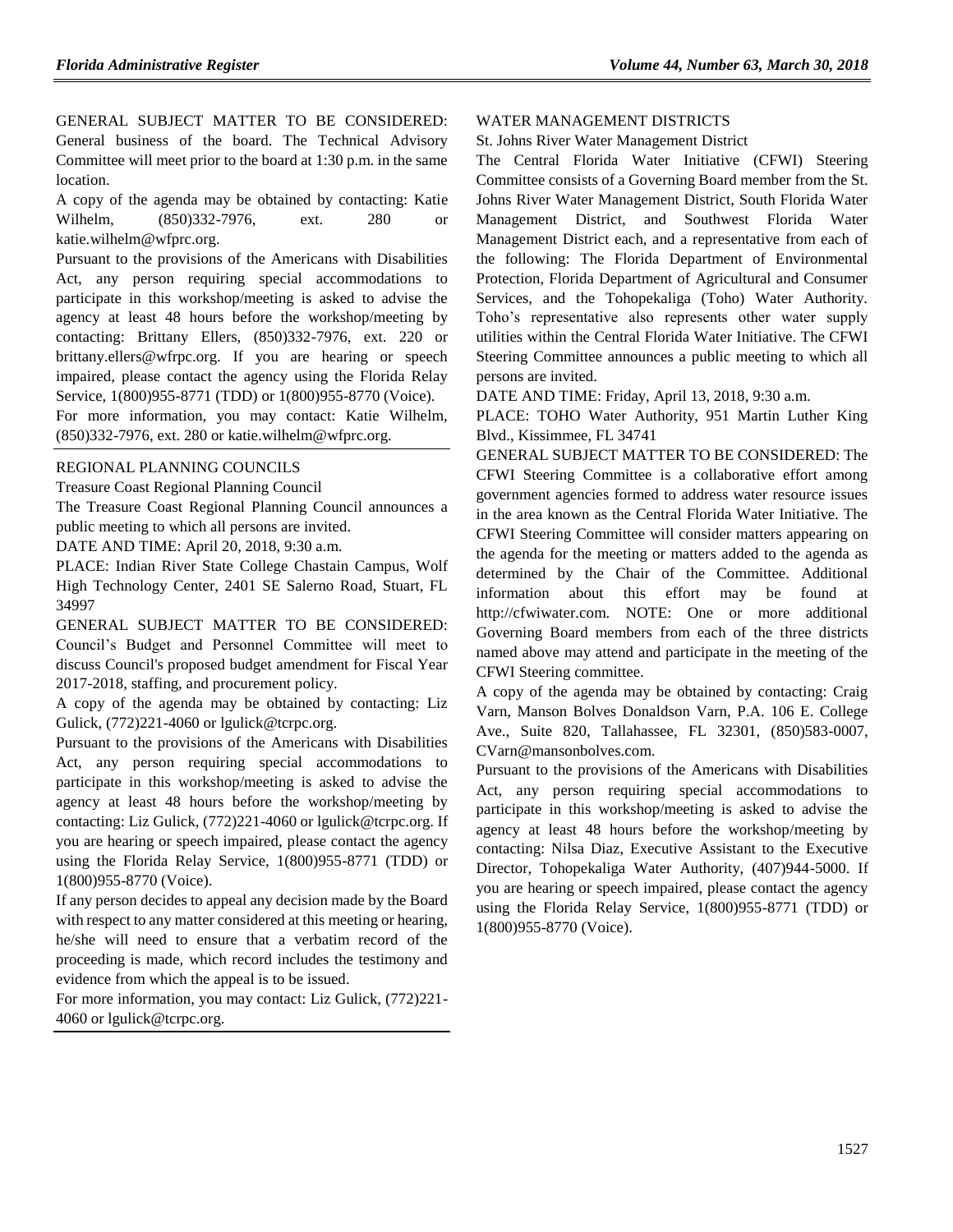For more information, you may contact: Mike Register, Director, Division of Water Supply Planning and Assessment, St. Johns River Water Management District, P.O. Box 1429, Palatka, FL 32178-1429, (386)329-4212, mregister@sjrwmd.com; Mark Elsner Chief of Water Supply Bureau, South Florida Water Management District, 3301 Gun Club Road, West Palm Beach, FL 33406, (561)682-6156, melsner@sfwmd.gov, Jason Mickel, Water Supply Manager, Southwest Florida Water Management District, 2379 Broad Street, Brooksville, FL 34604-6899, (352)796-7211, jason.mickel@watermatters.org or Craig Varn, Manson Bolves Donaldson Varn, 106 E. College Ave., Suite 820, Tallahassee, FL 32301,(850)583-0007, CVarn@mansonbolves.com.

### [WATER MANAGEMENT DISTRICTS](https://www.flrules.org/gateway/department.asp?id=40)

[Southwest Florida Water Management District](https://www.flrules.org/gateway/organization.asp?id=123)

The Southwest Florida Water Management District (SWFWMD) announces a public meeting to which all persons are invited.

DATE AND TIME: Wednesday, April 11, 2018, 1:30 p.m.

PLACE: SWFWMD Tampa Service Office, 7601 Highway 301 N, Tampa, FL 33637

GENERAL SUBJECT MATTER TO BE CONSIDERED: Well Drillers Advisory Committee (WDAC) Meeting. Some members of the District's Governing Board may also attend the meeting.

A copy of the agenda may be obtained by contacting: teri.rhodes@watermatters.org, 1(800)836-0797 (FL only), or (813)985-7481, ext. 4476

Pursuant to the provisions of the Americans with Disabilities Act, any person requiring special accommodations to participate in this workshop/meeting is asked to advise the agency at least 2 days before the workshop/meeting by contacting: SWFWMD Human Resources, 1(800)423-1476 (FL only), or (352)796-7211, ext. 4702. If you are hearing or speech impaired, please contact the agency using the Florida Relay Service, 1(800)955-8771 (TDD) or 1(800)955-8770 (Voice).

### [DEPARTMENT OF ENVIRONMENTAL PROTECTION](https://www.flrules.org/gateway/department.asp?id=62) [Office of the Secretary](https://www.flrules.org/gateway/organization.asp?id=294)

The Recreational Trails Program Advisory Committee announces a telephone conference call to which all persons are invited.

DATE AND TIME: April 9, 2018, 3:00 p.m.

PLACE: Dial toll-free: 1(888)670-3525 and enter participant code: 4161964727, then #.

GENERAL SUBJECT MATTER TO BE CONSIDERED: The advisory committee will review Chapter 62S-2, F.A.C., the Sunshine Law, set a timeline for development of the 2018 Priority List, review nominations, and any other business deemed necessary.

A copy of the agenda may be obtained by contacting: Linda Reeves, Florida Department of Environmental Protection, Office of Operations, Land and Recreation Grant Programs, 3900 Commonwealth Blvd., Mail Station 103, Tallahassee, Florida 32399, (850)245-2501, Linda.Reeves@dep.state.fl.us or at https://floridadep.gov/ooo/land-and-recreationgrants/content/recreational-trails-program.

Pursuant to the provisions of the Americans with Disabilities Act, any person requiring special accommodations to participate in this workshop/meeting is asked to advise the agency at least 5 days before the workshop/meeting by contacting: Linda Reeves using the contact information provided above. If you are hearing or speech impaired, please contact the agency using the Florida Relay Service, 1(800)955- 8771 (TDD) or 1(800)955-8770 (Voice).

#### [DEPARTMENT OF HEALTH](https://www.flrules.org/gateway/department.asp?id=64)

[Division of Medical Quality Assurance](https://www.flrules.org/gateway/organization.asp?id=299)

The Division of Medical Quality Assurance announces a public meeting to which all persons are invited.

DATE AND TIME: April 23, 2018, 9:00 a.m. – 4:30 p.m.

PLACE: Residence Inn Tallahassee Universities at the Capitol, 600 West Gaines Street, Tallahassee, FL 32304

GENERAL SUBJECT MATTER TO BE CONSIDERED: Division of Medical Quality Assurance Long-Range Policy Planning meeting. The purpose of this meeting is to review the long-range policy planning and monitoring process with the board/council chairs and/or vice chairs, as required by Section 456.005, Florida Statutes, and with the health care associations, to include recommendations specific to each profession.

A copy of the agenda may be obtained by contacting: Denise Simpson, Medical Quality Assurance, Bureau of Operations, 4052 Bald Cypress Way, Bin #BCO-01, Tallahassee, Florida 32399-3253.

Pursuant to the provisions of the Americans with Disabilities Act, any person requiring special accommodations to participate in this workshop/meeting is asked to advise the agency at least 7 days before the workshop/meeting by contacting: Denise Simpson, Medical Quality Assurance, Bureau of Operations, 4052 Bald Cypress Way, Bin #BCO-01, Tallahassee, Florida 32399-3253. If you are hearing or speech impaired, please contact the agency using the Florida Relay Service, 1(800)955-8771 (TDD) or 1(800)955-8770 (Voice).

For more information, you may contact: Denise Simpson, Medical Quality Assurance, Bureau of Operations, 4052 Bald Cypress Way, Bin #BCO-01, Tallahassee, Florida 32399-3253.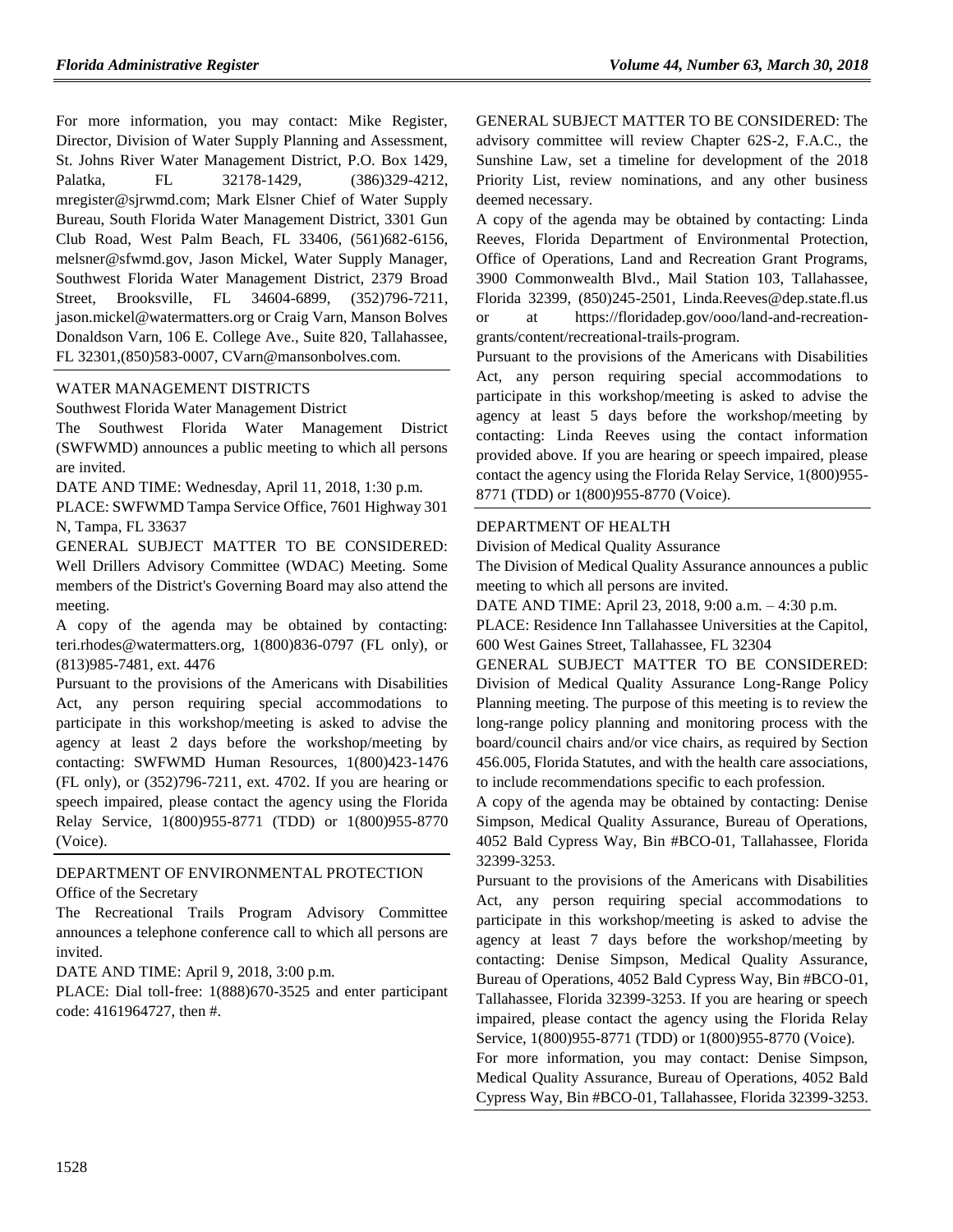### [DEPARTMENT OF HEALTH](https://www.flrules.org/gateway/department.asp?id=64)

[Board of Podiatric Medicine](https://www.flrules.org/gateway/organization.asp?id=309)

The Board of Podiatric Medicine announces a public meeting to which all persons are invited.

DATE AND TIME: April 18, 2018, 12:00 Noon

PLACE: 1(888)670-3525, participant code: 7342425515

GENERAL SUBJECT MATTER TO BE CONSIDERED: Meeting Notice: 20223838, Issue: 44/60, CANCELLED.

Pursuant to the provisions of the Americans with Disabilities Act, any person requiring special accommodations to participate in this workshop/meeting is asked to advise the agency at least 7 days before the workshop/meeting by contacting: . If you are hearing or speech impaired, please contact the agency using the Florida Relay Service, 1(800)955- 8771 (TDD) or 1(800)955-8770 (Voice).

If any person decides to appeal any decision made by the Board with respect to any matter considered at this meeting or hearing, he/she will need to ensure that a verbatim record of the proceeding is made, which record includes the testimony and evidence from which the appeal is to be issued.

#### [DEPARTMENT OF HEALTH](https://www.flrules.org/gateway/department.asp?id=64)

Division of Medical Quality Assurance

The Division of Medical Quality Assurance announces a public meeting to which all persons are invited.

DATE AND TIME: April 18, 2018, 12:00 p.m., ET

PLACE: 1(888)670-3525, participant code: 7342425515

GENERAL SUBJECT MATTER TO BE CONSIDERED: Multidisciplinary Board discussion on implementing rules relating to Controlled Substances. General discussion on House Bill 21, rules implementation for health care practitioners by representatives of the Boards of Dentistry, Osteopathic Medicine, Medicine, Nursing, Podiatric Medicine and Pharmacy.

A copy of the agenda may be obtained by contacting: [www.floridaspodiatricmedicine.gov](http://www.floridaspodiatricmedicine.gov/) or contact Anthony Spivey, Executive Director, Board of Podiatric Medicine: Anthony.Spivey@flhealth.gov.

#### [DEPARTMENT OF CHILDREN AND FAMILIES](https://www.flrules.org/gateway/department.asp?id=65) [Refugee Services](https://www.flrules.org/gateway/organization.asp?id=528)

The Miami-Dade Refugee Task Force announces a public meeting to which all persons are invited.

DATE AND TIME: Friday, April 13, 2018, 10:00 a.m. – 12:00 Noon

PLACE: Miami-Dade College, Wolfson Campus, 500 NE 2nd Avenue, Bldg. 3, Room 3208-09, Miami, FL 33132

GENERAL SUBJECT MATTER TO BE CONSIDERED: The purpose of the Miami-Dade Refugee Task Force meeting is to increase awareness of the refugee populations, share best

practices, spot trends in refugee populations, build collaborations between agencies, help create good communication among service providers, get informed about upcoming community events, and discuss refugee program service needs and possible solutions to meeting those needs.

A copy of the agenda may be obtained by contacting: Lourdes Dysna-Leconte at (786)257-5173 or Taddese Fessehaye at (407)317-7335.

Pursuant to the provisions of the Americans with Disabilities Act, any person requiring special accommodations to participate in this workshop/meeting is asked to advise the agency at least 5 days before the workshop/meeting by contacting: Lourdes Dysna-Leconte at (786)257-5173 or Taddese Fessehaye at (407)317-7335. If you are hearing or speech impaired, please contact the agency using the Florida Relay Service, 1(800)955-8771 (TDD) or 1(800)955-8770 (Voice).

For more information, you may contact: Lourdes Dysna-Leconte at (786)257-5173 or Taddese Fessehaye at (407)317- 7335.

#### [FLORIDA HOUSING FINANCE CORPORATION](https://www.flrules.org/gateway/department.asp?id=67)

The Florida Housing Finance Corporation announces a public meeting to which all persons are invited.

DATE AND TIME: April 23, 2018, 2:00 p.m. (ET)

PLACE: Rick Seltzer Conference Room, Suite 6000, Florida Housing Finance Corporation, 227 North Bronough Street, Tallahassee, Florida

GENERAL SUBJECT MATTER TO BE CONSIDERED: The Review Committee Meeting will be to give the scores for the Applications submitted in response to Florida Housing Finance Corporation's Request for Applications No. 2018-109 "Development Viability Loan Funding" and to submit a recommendation to Florida Housing's Board of Directors.

A copy of the agenda may be obtained by contacting: Marisa Button, Director of Multifamily Allocations at Marisa.Button@floridahousing.org or (850)488-4197.

Pursuant to the provisions of the Americans with Disabilities Act, any person requiring special accommodations to participate in this workshop/meeting is asked to advise the agency at least 5 days before the workshop/meeting by contacting: Jean Salmonsen, (850)488-4197. If you are hearing or speech impaired, please contact the agency using the Florida Relay Service, 1(800)955-8771 (TDD) or 1(800)955-8770 (Voice).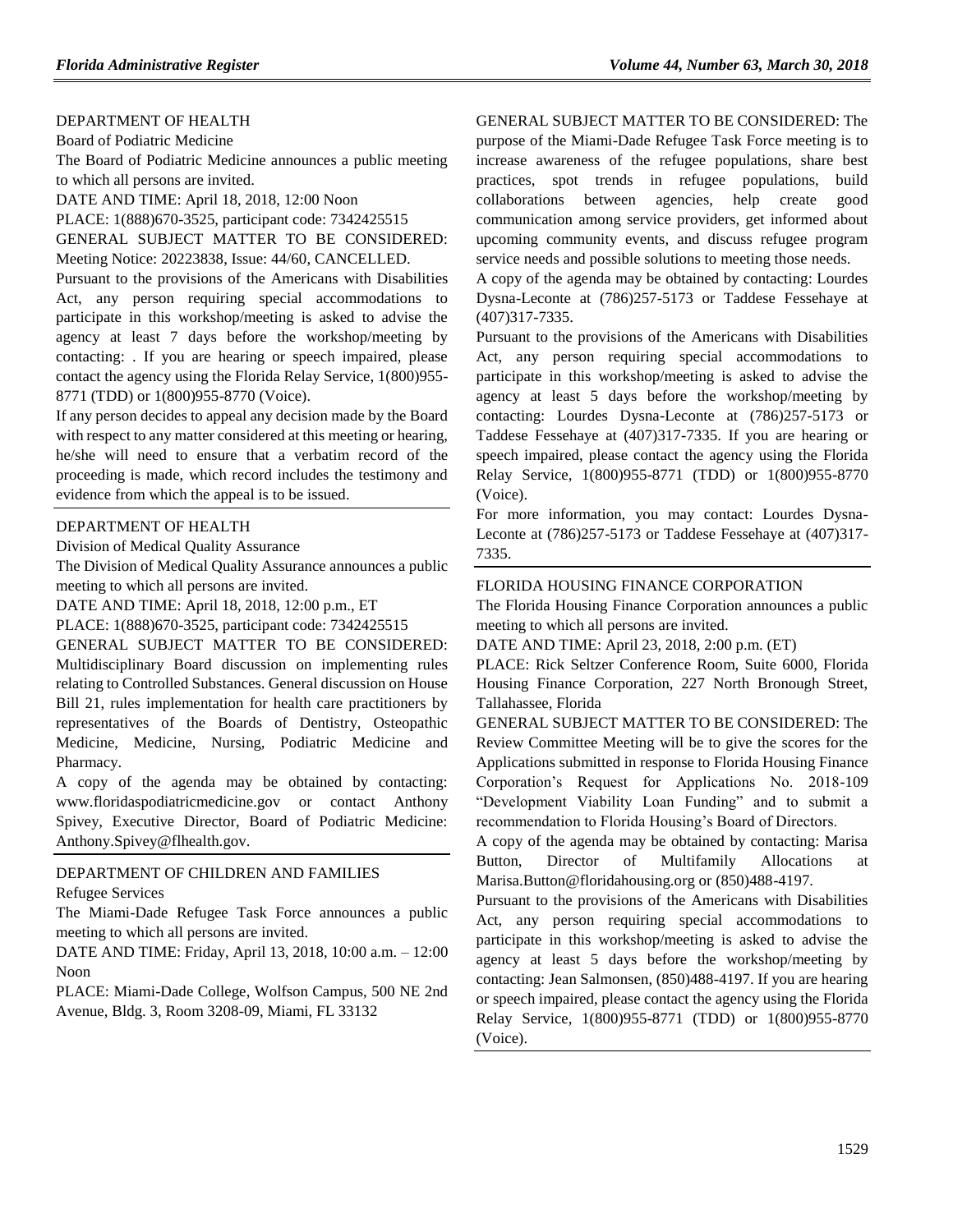#### [CITIZENS PROPERTY INSURANCE CORPORATION](https://www.flrules.org/gateway/organization.asp?id=591)

The Citizens Property Insurance Corp. announces a public meeting to which all persons are invited.

DATE AND TIME: April 10, 2018, 3:00 p.m.

PLACE: The Sheraton Orlando North

GENERAL SUBJECT MATTER TO BE CONSIDERED: Finance and Investment Committee Meeting.

Citizens Property Insurance Corporation announces a Finance and Investment Committee Meeting to convene immediately following Citizens Audit Committee (schedule to convene at 3:00 p.m.) on April 10, 2018 being held in Maitland at The Sheraton Orlando North, 600 N. Lake Destiny Drive, Maitland, Florida. Items of discussion include, but are not limited to, committee updates.

A copy of the agenda may be obtained by contacting: Barbara Walker, (850)513-3744, 2101 Maryland Circle Tallahassee, FL 32303, Barbara.walker@citizensfla.com.

Pursuant to the provisions of the Americans with Disabilities Act, any person requiring special accommodations to participate in this workshop/meeting is asked to advise the agency at least 5 days before the workshop/meeting by contacting: Barbara Walker, (850)513-3744, 2101 Maryland Circle Tallahassee, FL 32303, Barbara.walker@citizensfla.com. If you are hearing or speech impaired, please contact the agency using the Florida Relay Service, 1(800)955-8771 (TDD) or 1(800)955-8770 (Voice).

# Section VII Notice of Petitions and Dispositions Regarding Declaratory Statements

#### [DEPARTMENT OF REVENUE](https://www.flrules.org/gateway/department.asp?id=12)

[Sales and Use Tax](https://www.flrules.org/gateway/organization.asp?id=33)

RULE NO.: RULE TITLE:

[12A-15.004](https://www.flrules.org/gateway/ruleNo.asp?id=12A-15.004) Specific Limitations

NOTICE IS HEREBY GIVEN that Department of Revenue (hereinafter "Department") has received the petition for declaratory statement from Calder Race Course, Inc. (hereinafter "Petitioner") on March 27, 2017.The petition seeks the agency's opinion as to the applicability of Florida Statute Section 212.054, Florida Statutes (2017) and Florida Administrative Code Rule 12A-15.004 (2017) regarding the discretionary sales surtax and limitations, as it applies to the petitioner.

A copy of the Petition may be obtained by contacting: Sarah Wachman Chisenhall, Agency Clerk, Florida Department of Revenue, Post Office Box 6668, Tallahassee, Florida 32314- 6668, Sarah.Wachman.Chisenhall@floridarevenue.com, (850)617-8347. Persons other than the original parties to a pending proceeding whose substantial interests will be affected by the disposition of the declaratory statement and who desire to become parties may file a motion to intervene with the Department. Except for good cause shown, a motion to intervene shall be filed with the Agency Clerk at the above address within twenty-one (21) days of publication of this notice. Any motion to intervene must comply with the requirements set forth in Fla. Admin. Code R. 28-105.0027.

# Section VIII Notice of Petitions and Dispositions Regarding the Validity of Rules

Notice of Petition for Administrative Determination has been filed with the Division of Administrative Hearings on the following rules:

# **NONE**

Notice of Disposition of Petition for Administrative Determination has been filed with the Division of Administrative Hearings on the following rules:

# **NONE**

# Section IX

Notice of Petitions and Dispositions Regarding Non-rule Policy Challenges

# **NONE**

Section X Announcements and Objection Reports of the Joint Administrative Procedures **Committee** 

# NONE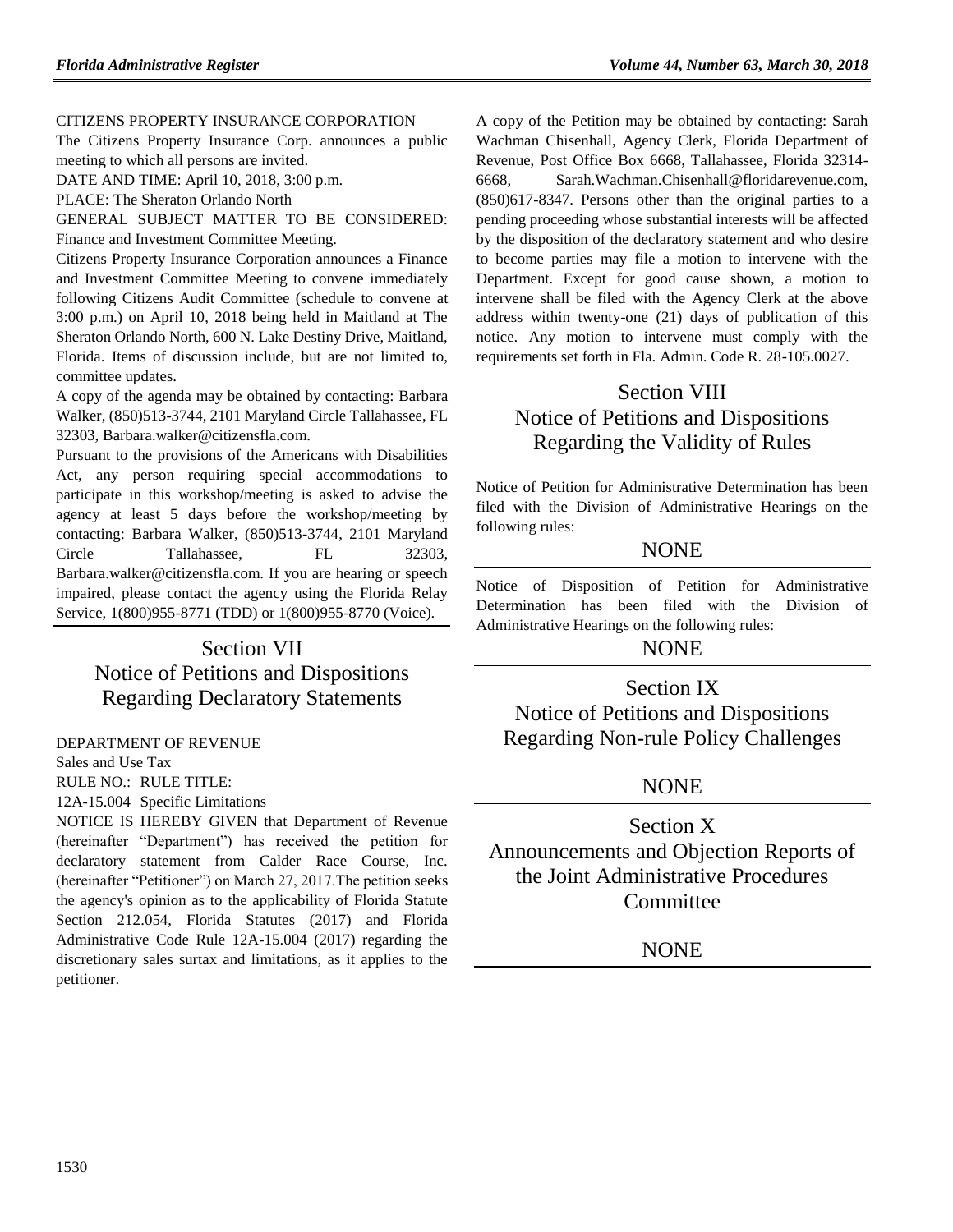# Section XI Notices Regarding Bids, Proposals and Purchasing

[DEPARTMENT OF EDUCATION](https://www.flrules.org/gateway/department.asp?id=6) DISTRICT BOARD OF TRUSTEES MIAMI DADE COLLEGE PUBLIC ANOUNCEMENT REGARDING SOLICITING APPLICATIONS FOR Request for Qualifications

# PROFESSIONAL SERVICES AND TRADE **CONTRACTORS**

Scope of Services: Pursuant to section 287.057 Florida Statutes the District Board of Trustees of Miami Dade College (the "Board") is soliciting applications for Plans Review and Inspections.

Request for Qualifications 2018-RB-17 Plan Review and Inspections

Application Packet: Interested parties can obtain application materials by visiting Miami Dade College Purchasing website on or after March 5, 2018 at <http://www.mdc.edu/purchasing/bids.asp> or by contacting the Purchasing Dept. at 305-237-0011.

Please direct questions to:

Ramon S. Bristol Castrillon, MA, CPPO, FCCN Assistant Purchasing Director, Facilities/Plant Maintenance Tel: (305)237-0011 Email: [rbristol@mdc.edu](mailto:rbristol@mdc.edu)

[DEPARTMENT OF EDUCATION](https://www.flrules.org/gateway/department.asp?id=6) DISTRICT BOARD OF TRUSTEES MIAMI DADE COLLEGE PUBLIC ANOUNCEMENT REGARDING SOLICITING APPLICATIONS FOR

Request for Qualifications

PROFESSIONAL SERVICES AND TRADE **CONTRACTORS** 

Scope of Services: Pursuant to Section 287.057 Florida Statutes the District Board of Trustees of Miami Dade College (the "Board") is soliciting applications for Geotechnical Services Request for Qualifications 2018-RB-18 Geotechnical Services Application Packet: Interested parties can obtain application materials by visiting Miami Dade College Purchasing website on or after March 5, 2018 at

<http://www.mdc.edu/purchasing/bids.asp> or by contacting the Purchasing Dept. at 305-237-0011.

Please direct questions to: Ramon S. Bristol Castrillon, MA, CPPO, FCCN Assistant Purchasing Director, Facilities/Plant Maintenance Tel: 305-237-0011 Email: [rbristol@mdc.edu](mailto:rbristol@mdc.edu)

[DEPARTMENT OF EDUCATION](https://www.flrules.org/gateway/department.asp?id=6) DISTRICT BOARD OF TRUSTEES MIAMI DADE COLLEGE PUBLIC ANOUNCEMENT REGARDING SOLICITING APPLICATIONS FOR Request for Qualifications PROFESSIONAL SERVICES AND TRADE

**CONTRACTORS** 

Scope of Services: Pursuant to Section 287.057 Florida Statutes the District Board of Trustees of Miami Dade College (the "Board") is soliciting applications for Environmental Services Request for Qualifications 2018-RB-19 Environmental Services

Application Packet: Interested parties can obtain application materials by visiting Miami Dade College Purchasing website on or after March 5, 2018 at <http://www.mdc.edu/purchasing/bids.asp> or by contacting the Purchasing Dept. at 305-237-0011.

Please direct questions to:

Ramon S. Bristol Castrillon, MA, CPPO, FCCN

Assistant Purchasing Director, Facilities/Plant Maintenance Tel: (305)237-0011

Email: [rbristol@mdc.edu](mailto:rbristol@mdc.edu)

[DEPARTMENT OF EDUCATION](https://www.flrules.org/gateway/department.asp?id=6) DISTRICT BOARD OF TRUSTEES MIAMI DADE COLLEGE PUBLIC ANOUNCEMENT REGARDING SOLICITING APPLICATIONS FOR Request for Qualifications

PROFESSIONAL SERVICES AND TRADE CONTRACTORS

Scope of Services: Pursuant to Section 287.057 Florida Statutes the District Board of Trustees of Miami Dade College (the "Board") is soliciting applications for Restoration and Remediation

Request for Qualifications 2018-RB-20 Restoration and Remediation

Application Packet: Interested parties can obtain application materials by visiting Miami Dade College Purchasing website on or after March 5, 2018 at <http://www.mdc.edu/purchasing/bids.asp> or by contacting the Purchasing Dept. at 305-237-0011.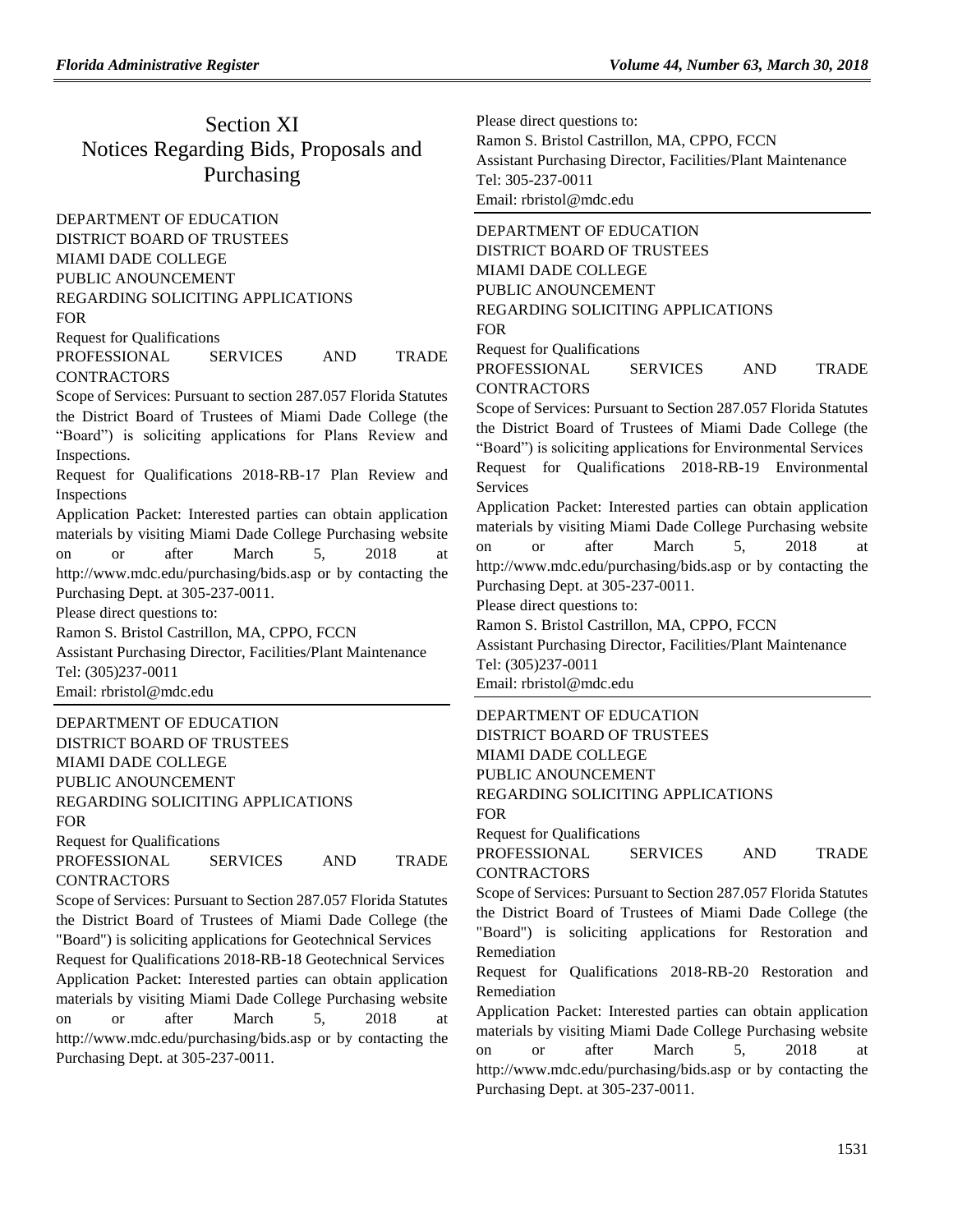Please direct questions to: Ramon S. Bristol Castrillon, MA, CPPO, FCCN Assistant Purchasing Director, Facilities/Plant Maintenance Tel: (305)237-0011 Email: [rbristol@mdc.edu](mailto:rbristol@mdc.edu)

[DEPARTMENT OF EDUCATION](https://www.flrules.org/gateway/department.asp?id=6) DISTRICT BOARD OF TRUSTEES MIAMI DADE COLLEGE PUBLIC ANOUNCEMENT REGARDING SOLICITING APPLICATIONS FOR Request for Qualifications

PROFESSIONAL SERVICES AND TRADE CONTRACTORS

Scope of Services: Pursuant to Section 287.057 Florida Statutes the District Board of Trustees of Miami Dade College (the "Board") is soliciting applications for HVAC and Related Trades

Request for Qualifications 2018-RB-23 HVAC and Related Trades

Application Packet: Interested parties can obtain application materials by visiting Miami Dade College Purchasing website on or after March 5, 2018 at <http://www.mdc.edu/purchasing/bids.asp> or by contacting the Purchasing Dept. at 305-237-0011.

Please direct questions to:

Ramon S. Bristol Castrillon, MA, CPPO, FCCN

Assistant Purchasing Director, Facilities/Plant Maintenance Tel: (305)237-0011

Email: [rbristol@mdc.edu](mailto:rbristol@mdc.edu)

[DEPARTMENT OF BUSINESS AND PROFESSIONAL](https://www.flrules.org/gateway/department.asp?id=61)  [REGULATION](https://www.flrules.org/gateway/department.asp?id=61)

[Florida Mobile Home Relocation Corporation](https://www.flrules.org/gateway/organization.asp?id=505)

Florida Mobile Home Relocation Corporation - Request for Proposals for Administrative Services

The Florida Mobile Home Relocation Corporation's ("FMHRC") Board of Directors ("Board") is requesting proposals from entities interested in managing the administrative functions of FMHRC and providing other services. The Board expects to select one entity to provide these services for a period of one (1) year with a possible renewal option.

Request for Proposals Release Date: April 2, 2018

Deadline for Submission of Questions: April 16, 2018 at 5:00 p.m., ET

Deadline for Response to Questions: April 27, 2018

Request for Proposals Response Submission Deadline: May 7, 2018 at 2:00 p.m., ET

Review of Proposals and Selection: May 11, 2018 at 10:00 a.m., EST (Public Meeting)

The Request for Proposals and additional information will be released on April 2, 2018, on FMHRC's website at www.fmhrc.org.

# [FLORIDA HOUSING FINANCE CORPORATION](https://www.flrules.org/gateway/department.asp?id=67)

Request for Applications 2018-109 Development Viability Loan Funding

This Request for Applications is open to Applicants that have an Active Award of (a) 9 percent Housing Credits, or (b) State Apartment Incentive Loan (SAIL) funding used in conjunction with (i) Tax-Exempt Bond financing (i.e., Corporation-issued Multifamily Mortgage Revenue Bonds (MMRB) or Non-Corporation-issued Tax-Exempt Bonds obtained through a Public Housing Authority (established under Chapter 421, F.S.), a County Housing Finance Authority (established pursuant to Section 159.604, F.S.), or a Local Government and (ii) Non-Competitive Housing Credits, awarded through one of the following Requests for Applications: 2014-111, 2014-114, 2015-106, 2015-107, 2015-108, 2015-111, 2016-103, 2016- 109, 2016-110, 2016-112, 2016-113, 2016-114, 2016-116, 2017-102, 2017-103, or 2017-107. To be eligible for funding, as of the Application Deadline the Development must not have closed on their Limited Partnership Agreement, Tax-Exempt Bond financing, or any other Corporation funding (excluding Pre-Development Loan Program funding (PLP) and Elderly Housing Community Loan (EHCL) funding), must not have recorded a Notice of Commencement with the appropriate local jurisdiction, must not have a final credit underwriting report, and must not have returned the allocation for the Active Award to the Corporation.

Developments awarded under RFA 2017-109 Development Viability Loan Funding are not eligible for funding in this RFA. This RFA is being offered to assist Applicants experiencing a reduction in equity funding for their Active Award, recognizing a funding need based on changes in market pricing, which have been exacerbated by increased construction costs due to hurricane impact and construction market changes.

Applications shall be accepted until 11:00 a.m., Eastern Time, on April 16, 2018, to the attention of Marisa Button, Florida Housing Finance Corporation, 227 North Bronough Street, Suite 5000, Tallahassee, Florida 32301-1329. For questions or additional information, please contact Marisa Button at Marisa.Button@floridahousing.org or as otherwise directed in the RFA. This Request for Applications, which outlines selection criteria and Applicant's responsibilities, can be downloaded from the Florida Housing Finance Corporation web site at http://www.floridahousing.org/programs/developers-

multifamily-programs/competitive/2018/2018-109.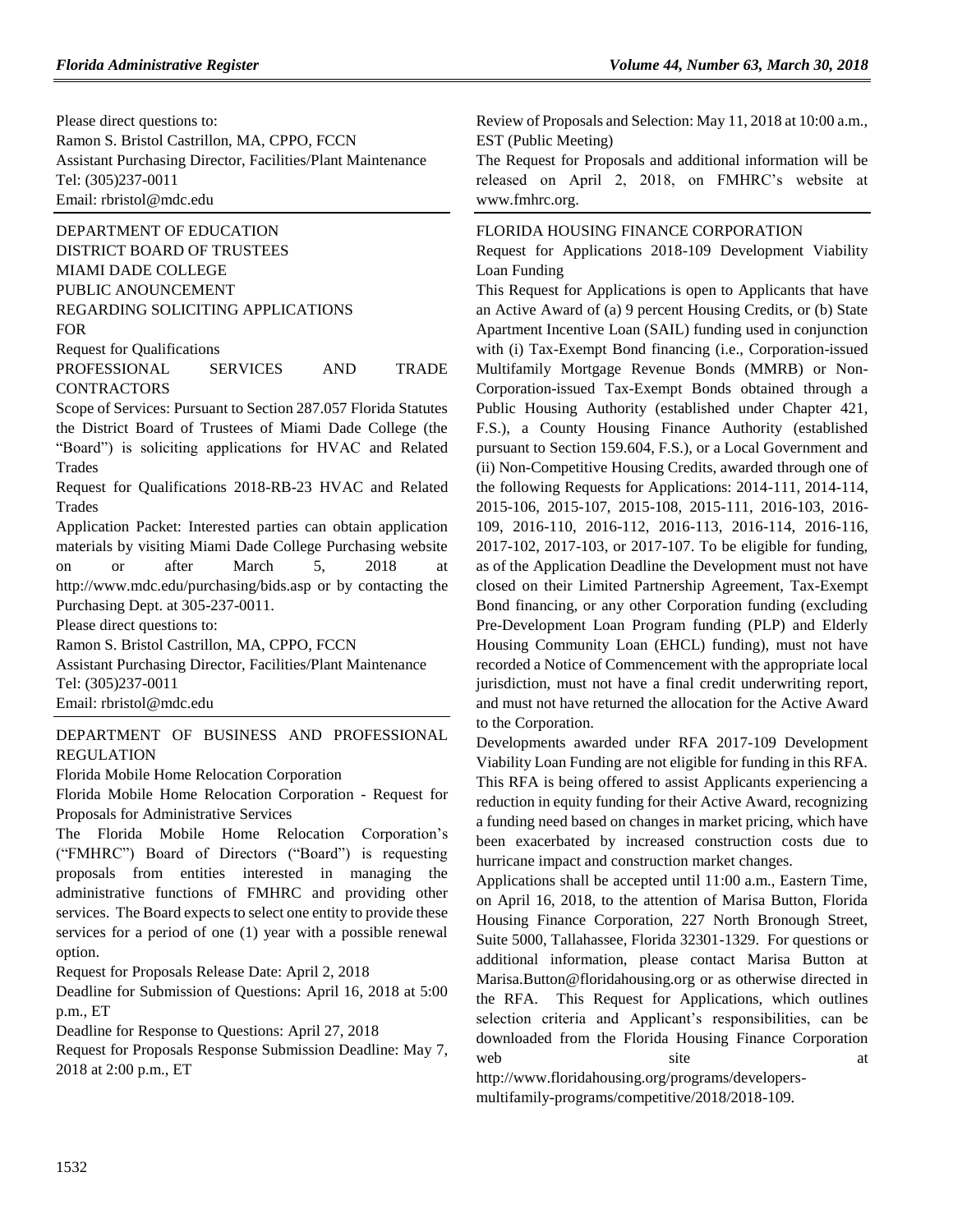Any modifications that occur to the Request for Applications will be posted on the web site and may result in an extension of the deadline. It is the responsibility of the Applicant to check the website for any modifications prior to the deadline date.

# Section XII Miscellaneous

#### **[DEPARTMENT OF STATE](https://www.flrules.org/gateway/department.asp?id=1)**

Index of Administrative Rules Filed with the Secretary of State

Pursuant to Section  $120.55(1)(b)6. - 7$ ., F.S., the below list of rules were filed in the Office of the Secretary of State between 3:00 p.m., Friday, March 23, 2018 and 3:00 p.m., Thursday, March 29, 2018.

| Rule No.      | <b>File Date</b> | <b>Effective</b> |
|---------------|------------------|------------------|
|               |                  | Date             |
| 5B-57.013     | 3/23/2018        | 4/12/2018        |
| 12-18.008     | 3/27/2018        | 4/16/2018        |
| 12-21.203     | 3/27/2018        | 4/16/2018        |
| 12-26.003     | 3/27/2018        | 4/16/2018        |
| 12-26.004     | 3/27/2018        | 4/16/2018        |
| 12-26.008     | 3/27/2018        | 4/16/2018        |
| 12-26.009     | 3/27/2018        | 4/16/2018        |
| 12A-1.012     | 3/27/2018        | 4/16/2018        |
| 12A-1.0144    | 3/27/2018        | 4/16/2018        |
| 12A-1.097     | 3/27/2018        | 4/16/2018        |
| 12A-1.097     | 3/27/2018        | 4/16/2018        |
| 12A-1.108     | 3/27/2018        | 4/16/2018        |
| 12A-16.008    | 3/27/2018        | 4/16/2018        |
| 40A-1.1002    | 3/27/2018        | 4/16/2018        |
| $40A-1.207$   | 3/27/2018        | 4/16/2018        |
| $40A - 6.041$ | 3/27/2018        | 4/16/2018        |
| 40A-6.201     | 3/27/2018        | 4/16/2018        |
| 40A-6.301     | 3/27/2018        | 4/16/2018        |
| 40A-6.451     | 3/27/2018        | 4/16/2018        |
| 59A-4.201     | 3/29/2018        | 4/18/2018        |

| 59A-4.2015               | 3/29/2018 | 4/18/2018 |
|--------------------------|-----------|-----------|
| 59A-4.202                | 3/29/2018 | 4/18/2018 |
| 59A-4.203.               | 3/29/2018 | 4/18/2018 |
| 59A-4.204                | 3/29/2018 | 4/18/2018 |
| 59A-4.206                | 3/29/2018 | 4/18/2018 |
| 59C-1.044                | 3/29/2018 | 4/18/2018 |
| 61G1-11.013              | 3/27/2018 | 4/16/2018 |
| 61G7-5.0012              | 3/29/2018 | 4/18/2018 |
| 61G7-5.003               | 3/29/2018 | 4/18/2018 |
| 61N-2.032                | 3/23/2018 | 4/12/2018 |
| 61N-2.033                | 3/23/2018 | 4/12/2018 |
| 62-160.110               | 3/27/2018 | 4/16/2018 |
| 62-160.120               | 3/27/2018 | 4/16/2018 |
| 62-160.210               | 3/27/2018 | 4/16/2018 |
| 62-160.220               | 3/27/2018 | 4/16/2018 |
| 62-160.300               | 3/27/2018 | 4/16/2018 |
| 62-160.330               | 3/27/2018 | 4/16/2018 |
| 62-160.340               | 3/27/2018 | 4/16/2018 |
| 62-160.400               | 3/27/2018 | 4/16/2018 |
| 62-160.600               | 3/27/2018 | 4/16/2018 |
| 62-160.650               | 3/27/2018 | 4/16/2018 |
| $\overline{62}$ -160.670 | 3/27/2018 | 4/16/2018 |
| 62-160.700               | 3/27/2018 | 4/16/2018 |
| 62-160.800               | 3/27/2018 | 4/16/2018 |
| 64B3-5.0011              | 3/29/2018 | 4/18/2018 |
| 64B3-5.002               | 3/29/2018 | 4/18/2018 |
| 64B3-5.003               | 3/29/2018 | 4/18/2018 |
| 64B7-30.004              | 3/27/2018 | 4/16/2018 |
| 64B7-30.005              | 3/27/2018 | 4/16/2018 |
| 64B16-27.630             | 3/23/2018 | 4/12/2018 |
| 68E-18.002               | 3/28/2018 | 4/17/2018 |
| 68E-18.003               | 3/28/2018 | 4/17/2018 |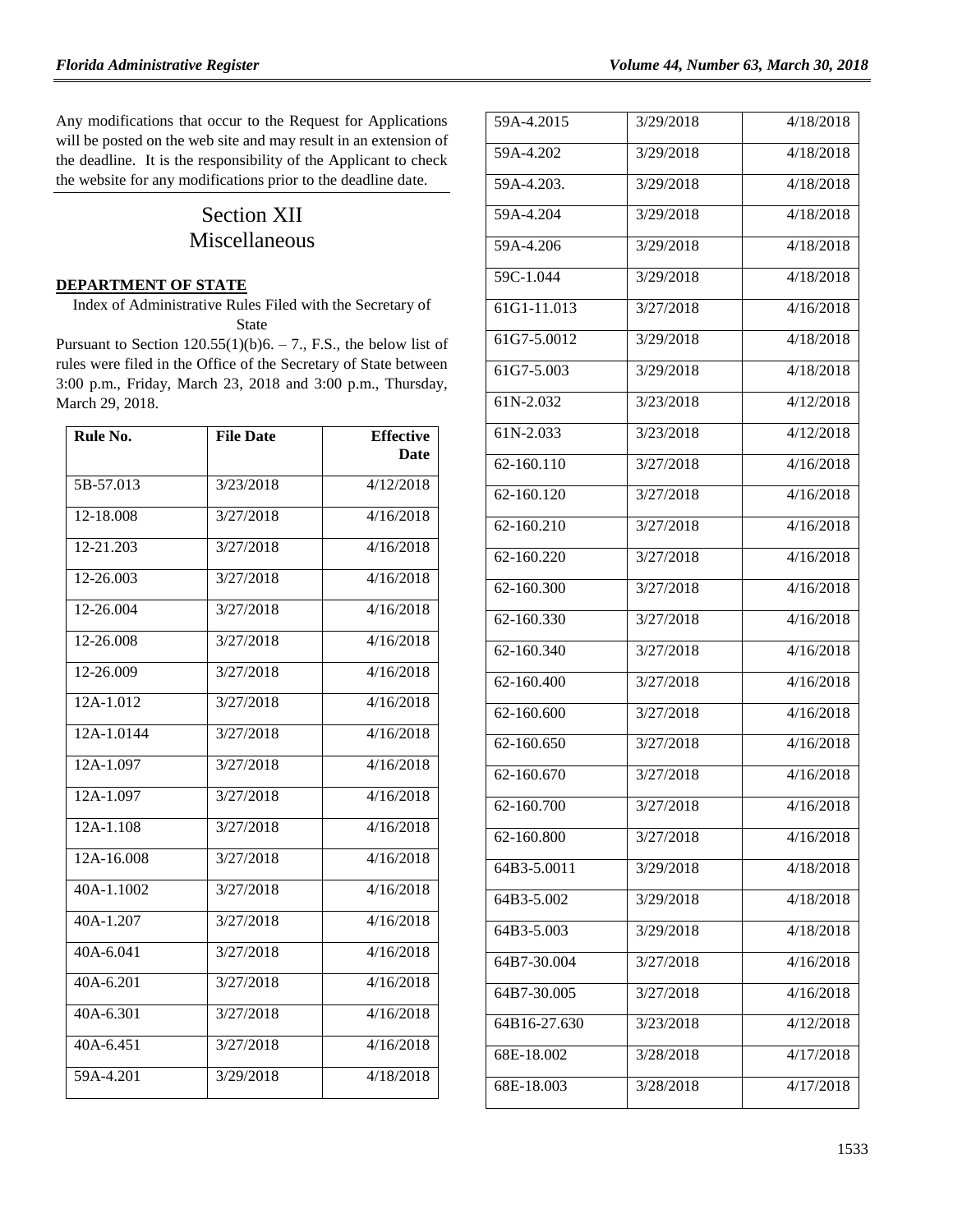| 68E-18.006  | 3/28/2018                                                                                                              | 4/17/2018        |
|-------------|------------------------------------------------------------------------------------------------------------------------|------------------|
| 68E-18.008  | 3/28/2018                                                                                                              | 4/17/2018        |
|             | LIST OF RULES AWAITING LEGISLATIVE<br>APPROVAL SECTIONS 120.541(3), 373.139(7)<br>AND/OR 373.1391(6), FLORIDA STATUTES |                  |
| Rule No.    | <b>File Date</b>                                                                                                       | <b>Effective</b> |
|             |                                                                                                                        | Date             |
| $40C-2.101$ | 8/2/2017                                                                                                               | **/**/****       |
| 58A-5.036   | 2/13/2018                                                                                                              | **/**/****       |
| 59A-4.1265  | 2/2/2018                                                                                                               | **/**/****       |
| 60FF1-5.009 | 7/21/2016                                                                                                              | **/**/****       |
| 64B8-10.003 | 12/9/2015                                                                                                              | **/**/****       |
| 69L-7.020   | 12/15/2017                                                                                                             | **/**/****       |
| 69L-7.501   | 12/15/2017                                                                                                             | **/**/****       |

#### [DEPARTMENT OF STATE](https://www.flrules.org/gateway/department.asp?id=1)

[Division of Elections](https://www.flrules.org/gateway/organization.asp?id=16)

Notice of Correction to Annual Regulatory Plan

In accordance with Section 120.74(5), Florida Statutes, the Department of State corrected its 2016-2017 and 2017-2018 Annual Regulatory Plan on March 28, 2018, to delete the annotation that Chapter 2016-23, Laws of Florida, is a law requiring the Department of State to undergo rulemaking. Rule development workshops were held on February 14, 2017, and October 20, 2017, for Rule 1S-2.039, FVRS Voter Registration Procedures, and notices of the workshops were published in the Florida Administrative Register on October 27, 2016, and September 26, 2017, respectively. The workshops revealed that nothing more specific than what is contained in Chapter 2016- 23, Laws of Florida, is necessary for implementation of the amended law.

## [DEPARTMENT OF HIGHWAY SAFETY AND MOTOR](https://www.flrules.org/gateway/department.asp?id=15)  [VEHICLES](https://www.flrules.org/gateway/department.asp?id=15)

#### [Division of Motor Vehicles](https://www.flrules.org/gateway/organization.asp?id=42)

Boniface Chrysler Dodge, Inc. for relocation of CHRY vehicles Notice of Publication for the Relocation of a

Franchise Motor Vehicle Dealer in a County of More

### than 300,000 Population

Pursuant to Section 320.642 of the Florida Statutes, notice is hereby given that FCA US LLC ("FCA US") intends to permit the relocation of Boniface Chrysler Dodge, Inc. d/b/a Boniface-Hiers Chrysler Dodge Jeep ("Boniface") as a dealer for the sale and service of Chrysler passenger cars and light trucks (CHRY) from its present location at 1775 E. Merritt Island Causeway, Merritt Island, Florida 32952-2662 to a location on the southwest corner of W. King Street and S. Range Road approximately 1.4 miles east of Interstate 95 in Cocoa (Brevard County), Florida. The proposed location is to the east of and contiguous to 2725 W. King Street, Cocoa, Florida 32926. The legal description is as follows:

A portion of the Southeast ¼ of the Northeast ¼ of Section 36, Township 24 South, Range 35 East, Brevard County, Florida, lying South of State Road No. 520, being more particularly described as follows:

Commence at the Northeast corner of said Section 36; thence run South 00°23'42" West along the East line of the Northeast ¼ of Section 36, a distance of 1655.08 feet to a point on the south right of way line of State Road No. 520 and the Point of Beginning; thence continue South 00°23'42" West along said East line, a distance of 984.60 feet to the Southeast corner of said Northeast ¼ of Section 36; thence run South 89°46'00" West along the south line of the Northeast  $\frac{1}{4}$ , a distance of 1334.50 feet to the southwest corner of the Southeast ¼ of the Northeast <sup>1</sup>/<sub>4</sub> of Section 36; thence run North 00°21'48" East along the west line of the Southeast  $\frac{1}{4}$  of the Northeast  $\frac{1}{4}$ , a distance of 396.83 feet; thence run South 89°42'30" East, parallel with the south right of way line of State Road No. 520, a distance of 618.00 feet; thence run North 00°21'48" East, parallel with the west line of the Southeast ¼ of the Northeast ¼, a distance of 600.00 feet to the south right-of-way line of State Road No. 520; thence run South 89°42'30" East along said south right-of-way line, a distance of 716.97 feet to the Point of Beginning. LESS AND EXCEPT rights-of-way for Range Road and Parrish Road.

FCA US intends to engage in business with Boniface on or after May 1, 2018, assuming that no protest is filed.

The name and address of the dealer operator(s) and principal investor(s) of Boniface Chrysler Dodge Inc are dealer operator(s): Adolphus J. Hiers, 1775 East Merritt Island Causeway, Merritt Island, Florida 32952-2662, Neil Huhta, 1775 East Merritt Island Causeway, Merritt Island, Florida 32952-2662, principal investor(s): Adolphus J. Hiers, 1775 East Merritt Island Causeway, Merritt Island, Florida 32952-2662, Neil Huhta, 1775 East Merritt Island Causeway, Merritt Island, Florida 32952-2662.

The notice indicates intent to relocate the franchise in a county of more than 300,000 population, according to the latest population estimates of the University of Florida, Bureau of Economic and Business Research.

Certain dealerships of the same line-make may have standing, pursuant to section 320.642, Florida Statutes, as amended by Chapter 88-395, Laws of Florida, to file a petition or complaint protesting the application.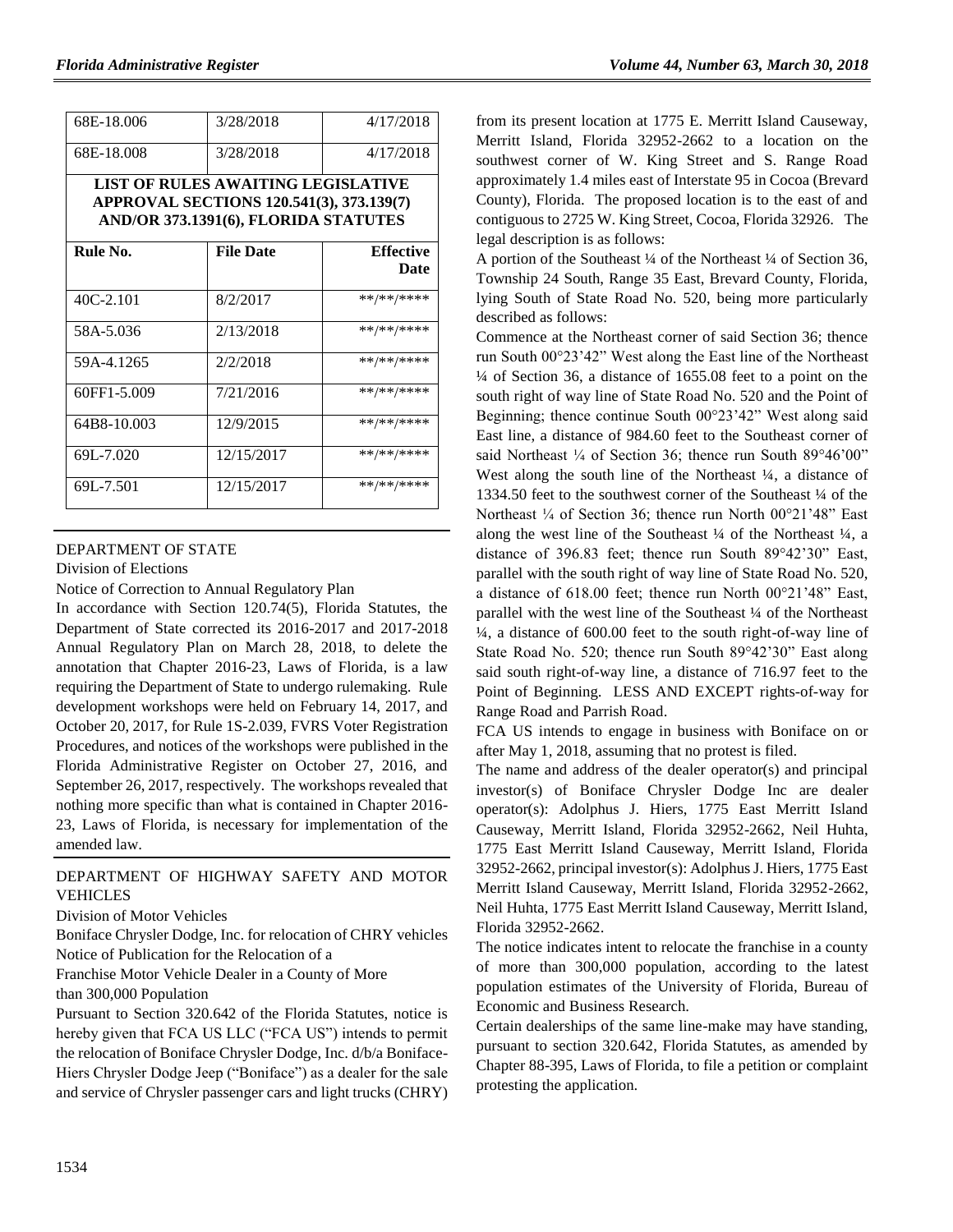Written petitions or complaints must be received by the Department of Highway Safety and Motor Vehicles within 30 days of the date of publication of this notice and must be submitted to: Jaime Williams, Administrator, Dealer License Section, Department of Highway Safety and Motor Vehicles, Room A-312, MS65, Neil Kirkman Building, 2900 Apalachee Parkway, Tallahassee, Florida 32399-0635.

A copy of such petition or complaint must also be sent by US Mail to: Chris Chandler, FCA US LLC, 10300 Boggy Creek Road, Orlando, Florida 32824

If no petitions or complaints are received within 30 days of the date of publication, a final order will be issued by the Department of Highway Safety and Motor Vehicles approving the establishment of the dealership, subject to the applicant's compliance with the provisions of Chapter 320, Florida Statutes.

#### [DEPARTMENT OF HIGHWAY SAFETY AND MOTOR](https://www.flrules.org/gateway/department.asp?id=15)  [VEHICLES](https://www.flrules.org/gateway/department.asp?id=15)

[Division of Motor Vehicles](https://www.flrules.org/gateway/organization.asp?id=42)

Boniface Chrysler Doadge, Inc. for relocation of DODG vehicles

Notice of Publication for the Relocation of a

Franchise Motor Vehicle Dealer in a County of More than 300,000 Population

Pursuant to Section 320.642 of the Florida Statutes, notice is hereby given that FCA US LLC ("FCA US") intends to permit the relocation of Boniface Chrysler Dodge, Inc. d/b/a Boniface-Hiers Chrysler Dodge Jeep ("Boniface") as a dealer for the sale and service of Dodge passenger cars and light trucks (DODG) from its present location at 1775 E. Merritt Island Causeway, Merritt Island, Florida 32952-2662 to a location on the southwest corner of W. King Street and S. Range Road approximately 1.4 miles east of Interstate 95 in Cocoa (Brevard County), Florida. The proposed location is to the east of and contiguous to 2725 W. King Street, Cocoa, Florida 32926. The legal description is as follows:

A portion of the Southeast ¼ of the Northeast ¼ of Section 36, Township 24 South, Range 35 East, Brevard County, Florida, lying South of State Road No. 520, being more particularly described as follows:

Commence at the Northeast corner of said Section 36; thence run South 00°23'42" West along the East line of the Northeast ¼ of Section 36, a distance of 1655.08 feet to a point on the south right of way line of State Road No. 520 and the Point of Beginning; thence continue South 00°23'42" West along said East line, a distance of 984.60 feet to the Southeast corner of said Northeast ¼ of Section 36; thence run South 89°46'00" West along the south line of the Northeast ¼, a distance of 1334.50 feet to the southwest corner of the Southeast ¼ of the Northeast ¼ of Section 36; thence run North 00°21'48" East along the west line of the Southeast  $\frac{1}{4}$  of the Northeast  $\frac{1}{4}$ , a distance of 396.83 feet; thence run South 89°42'30" East, parallel with the south right of way line of State Road No. 520, a distance of 618.00 feet; thence run North 00°21'48" East, parallel with the west line of the Southeast ¼ of the Northeast ¼, a distance of 600.00 feet to the south right-of-way line of State Road No. 520; thence run South 89°42'30" East along said south right-of-way line, a distance of 716.97 feet to the Point of Beginning. LESS AND EXCEPT rights-of-way for Range Road and Parrish Road.

FCA US intends to engage in business with Boniface on or after May 1, 2018, assuming that no protest is filed.

The name and address of the dealer operator(s) and principal investor(s) of Boniface Chrysler Dodge Inc are dealer operator(s): Adolphus J. Hiers, 1775 East Merritt Island Causeway, Merritt Island, Florida 32952-2662, Neil Huhta, 1775 East Merritt Island Causeway, Merritt Island, Florida 32952-2662, principal investor(s): Adolphus J. Hiers, 1775 East Merritt Island Causeway, Merritt Island, Florida 32952-2662, Neil Huhta, 1775 East Merritt Island Causeway, Merritt Island, Florida 32952-2662.

The notice indicates intent to relocate the franchise in a county of more than 300,000 population, according to the latest population estimates of the University of Florida, Bureau of Economic and Business Research.

Certain dealerships of the same line-make may have standing, pursuant to section 320.642, Florida Statutes, as amended by Chapter 88-395, Laws of Florida, to file a petition or complaint protesting the application.

Written petitions or complaints must be received by the Department of Highway Safety and Motor Vehicles within 30 days of the date of publication of this notice and must be submitted to: Nalini Vinayak, Administrator, Dealer License Section, Department of Highway Safety and Motor Vehicles, Room A-312, MS65, Neil Kirkman Building, 2900 Apalachee Parkway, Tallahassee, Florida 32399-0635.

A copy of such petition or complaint must also be sent by US Mail to: Chris Chandler, FCA US LLC, 10300 Boggy Creek Road, Orlando, Florida 32824

If no petitions or complaints are received within 30 days of the date of publication, a final order will be issued by the Department of Highway Safety and Motor Vehicles approving the establishment of the dealership, subject to the applicant's compliance with the provisions of Chapter 320, Florida Statutes.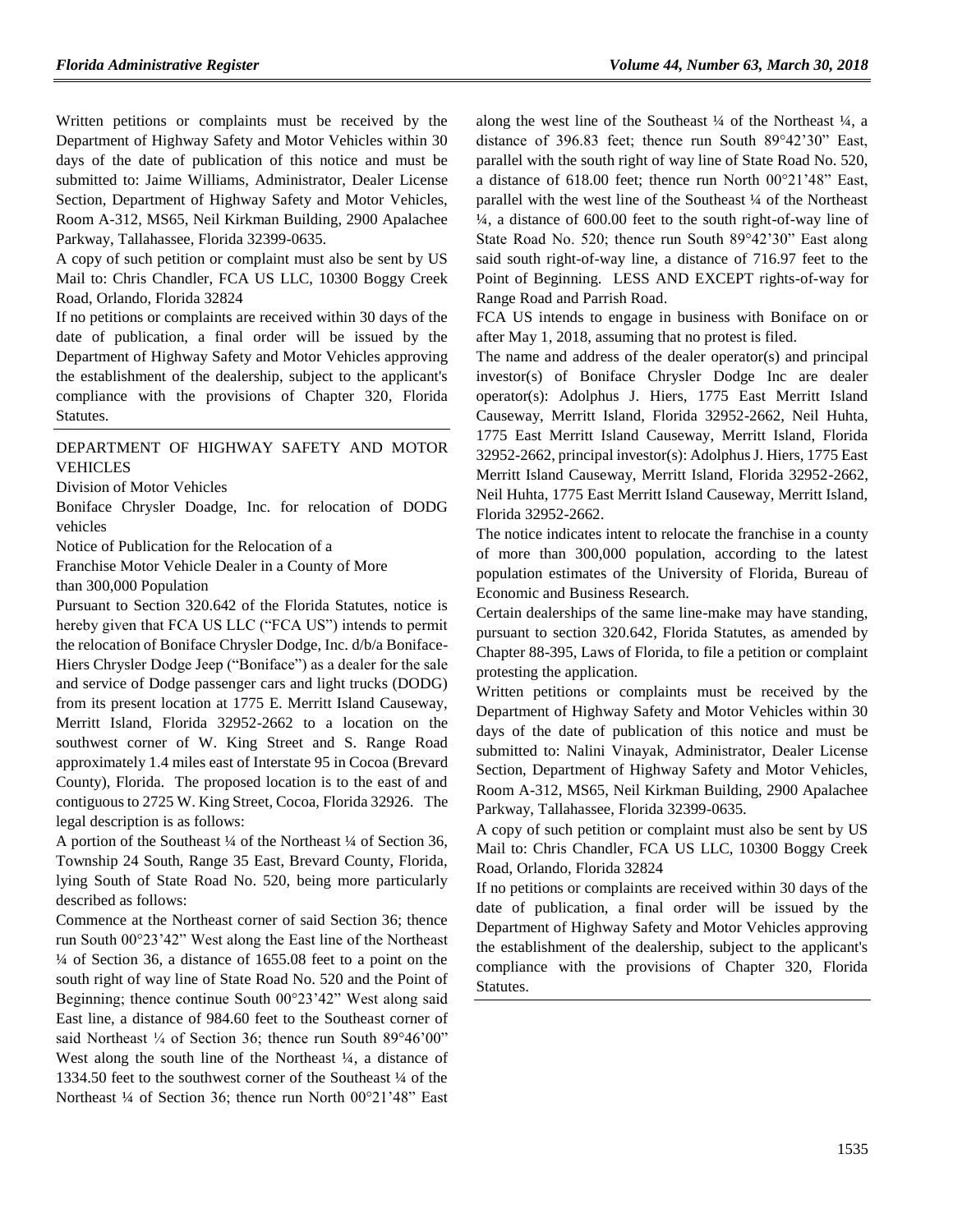## [DEPARTMENT OF HIGHWAY SAFETY AND MOTOR](https://www.flrules.org/gateway/department.asp?id=15)  [VEHICLES](https://www.flrules.org/gateway/department.asp?id=15)

[Division of Motor Vehicles](https://www.flrules.org/gateway/organization.asp?id=42)

Boniface Chrysler Dodge, Inc. for relocation of JEEP vehicles Notice of Publication for the Relocation of a

Franchise Motor Vehicle Dealer in a County of More

than 300,000 Population

Pursuant to Section 320.642 of the Florida Statutes, notice is hereby given that FCA US LLC ("FCA US") intends to permit the relocation of Boniface Chrysler Dodge, Inc. d/b/a Boniface-Hiers Chrysler Dodge Jeep ("Boniface") as a dealer for the sale and service of Jeep passenger cars and light trucks (line-make JEEP) from its present location at 1775 E. Merritt Island Causeway, Merritt Island, Florida 32952-2662 to a location on the southwest corner of W. King Street and S. Range Road approximately 1.4 miles east of Interstate 95 in Cocoa (Brevard County), Florida. The proposed location is to the east of and contiguous to 2725 W. King Street, Cocoa, Florida 32926. The legal description is as follows:

A portion of the Southeast ¼ of the Northeast ¼ of Section 36, Township 24 South, Range 35 East, Brevard County, Florida, lying South of State Road No. 520, being more particularly described as follows:

Commence at the Northeast corner of said Section 36; thence run South 00°23'42" West along the East line of the Northeast ¼ of Section 36, a distance of 1655.08 feet to a point on the south right of way line of State Road No. 520 and the Point of Beginning; thence continue South 00°23'42" West along said East line, a distance of 984.60 feet to the Southeast corner of said Northeast <sup>1/4</sup> of Section 36; thence run South 89°46'00" West along the south line of the Northeast ¼, a distance of 1334.50 feet to the southwest corner of the Southeast ¼ of the Northeast ¼ of Section 36; thence run North 00°21'48" East along the west line of the Southeast  $\frac{1}{4}$  of the Northeast  $\frac{1}{4}$ , a distance of 396.83 feet; thence run South 89°42'30" East, parallel with the south right of way line of State Road No. 520, a distance of 618.00 feet; thence run North 00°21'48" East, parallel with the west line of the Southeast ¼ of the Northeast ¼, a distance of 600.00 feet to the south right-of-way line of State Road No. 520; thence run South 89°42'30" East along said south right-of-way line, a distance of 716.97 feet to the Point of Beginning. LESS AND EXCEPT rights-of-way for Range Road and Parrish Road.

FCA US intends to engage in business with Boniface on or after May 1, 2018, assuming that no protest is filed.

The name and address of the dealer operator(s) and principal investor(s) of Boniface Chrysler Dodge Inc. are dealer operator(s): Adolphus J. Hiers, 1775 East Merritt Island Causeway, Merritt Island, Florida 32952-2662, Neil Huhta, 1775 East Merritt Island Causeway, Merritt Island, Florida 32952-2662, principal investor(s): Adolphus J. Hiers, 1775 East Merritt Island Causeway, Merritt Island, Florida 32952-2662, Neil Huhta, 1775 East Merritt Island Causeway, Merritt Island, Florida 32952-2662.

The notice indicates intent to relocate the franchise in a county of more than 300,000 population, according to the latest population estimates of the University of Florida, Bureau of Economic and Business Research.

Certain dealerships of the same line-make may have standing, pursuant to section 320.642, Florida Statutes, as amended by Chapter 88-395, Laws of Florida, to file a petition or complaint protesting the application.

Written petitions or complaints must be received by the Department of Highway Safety and Motor Vehicles within 30 days of the date of publication of this notice and must be submitted to: Nalini Vinayak, Administrator, Dealer License Section, Department of Highway Safety and Motor Vehicles, Room A-312, MS65, Neil Kirkman Building, 2900 Apalachee Parkway, Tallahassee, Florida 32399-0635.

A copy of such petition or complaint must also be sent by US Mail to: Chris Chandler, FCA US LLC, 10300 Boggy Creek Road, Orlando, Florida 32824

If no petitions or complaints are received within 30 days of the date of publication, a final order will be issued by the Department of Highway Safety and Motor Vehicles approving the establishment of the dealership, subject to the applicant's compliance with the provisions of Chapter 320, Florida Statutes.

## [DEPARTMENT OF HIGHWAY SAFETY AND MOTOR](https://www.flrules.org/gateway/department.asp?id=15)  [VEHICLES](https://www.flrules.org/gateway/department.asp?id=15)

[Division of Motor Vehicles](https://www.flrules.org/gateway/organization.asp?id=42)

Boniface Chrysler Dodge, Inc. for relocation of RAM vehicles Notice of Publication for the Relocation of a

Franchise Motor Vehicle Dealer in a County of More

than 300,000 Population

Pursuant to Section 320.642 of the Florida Statutes, notice is hereby given that FCA US LLC ("FCA US") intends to permit the relocation of Boniface Chrysler Dodge, Inc. d/b/a Boniface-Hiers Chrysler Dodge Jeep ("Boniface") as a dealer for the sale and service of Ram trucks (line-make RAM) from its present location at 1775 E. Merritt Island Causeway, Merritt Island, Florida 32952-2662 to a location on the southwest corner of W. King Street and S. Range Road approximately 1.4 miles east of Interstate 95 in Cocoa (Brevard County), Florida. The proposed location is to the east of and contiguous to 2725 W. King Street, Cocoa, Florida 32926. The legal description is as follows:

A portion of the Southeast ¼ of the Northeast ¼ of Section 36, Township 24 South, Range 35 East, Brevard County, Florida, lying South of State Road No. 520, being more particularly described as follows: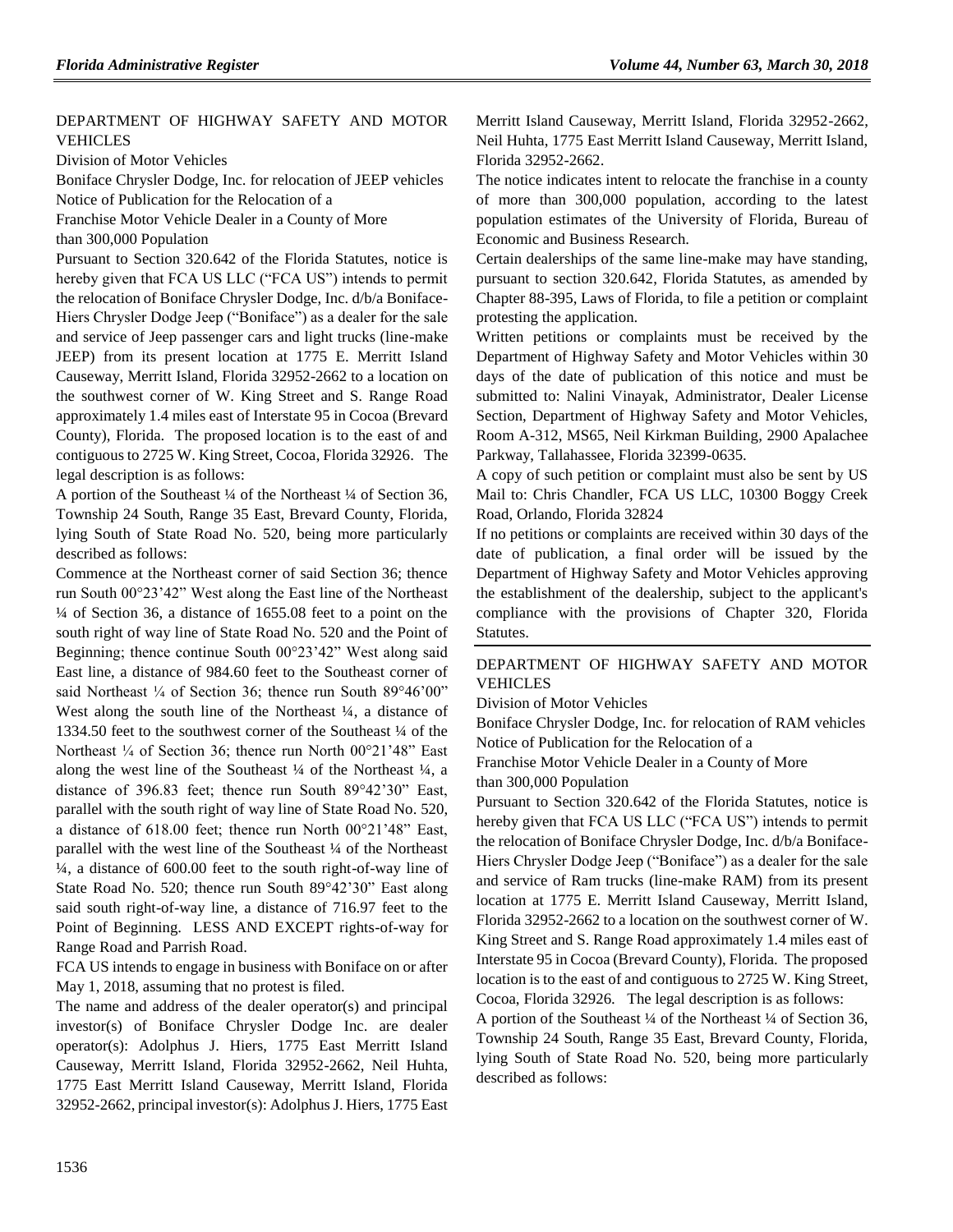Commence at the Northeast corner of said Section 36; thence run South 00°23'42" West along the East line of the Northeast ¼ of Section 36, a distance of 1655.08 feet to a point on the south right of way line of State Road No. 520 and the Point of Beginning; thence continue South 00°23'42" West along said East line, a distance of 984.60 feet to the Southeast corner of said Northeast <sup>1/4</sup> of Section 36; thence run South 89°46'00" West along the south line of the Northeast ¼, a distance of 1334.50 feet to the southwest corner of the Southeast ¼ of the Northeast ¼ of Section 36; thence run North 00°21'48" East along the west line of the Southeast  $\frac{1}{4}$  of the Northeast  $\frac{1}{4}$ , a distance of 396.83 feet; thence run South 89°42'30" East, parallel with the south right of way line of State Road No. 520, a distance of 618.00 feet; thence run North 00°21'48" East, parallel with the west line of the Southeast ¼ of the Northeast ¼, a distance of 600.00 feet to the south right-of-way line of State Road No. 520; thence run South 89°42'30" East along said south right-of-way line, a distance of 716.97 feet to the Point of Beginning. LESS AND EXCEPT rights-of-way for Range Road and Parrish Road.

FCA US intends to engage in business with Boniface on or after May 1, 2018, assuming that no protest is filed.

The name and address of the dealer operator(s) and principal investor(s) of Boniface Chrysler Dodge Inc are dealer operator(s): Adolphus J. Hiers, 1775 East Merritt Island Causeway, Merritt Island, Florida 32952-2662, Neil Huhta, 1775 East Merritt Island Causeway, Merritt Island, Florida 32952-2662, principal investor(s): Adolphus J. Hiers, 1775 East Merritt Island Causeway, Merritt Island, Florida 32952-2662, Neil Huhta, 1775 East Merritt Island Causeway, Merritt Island, Florida 32952-2662.

The notice indicates intent to relocate the franchise in a county of more than 300,000 population, according to the latest population estimates of the University of Florida, Bureau of Economic and Business Research.

Certain dealerships of the same line-make may have standing, pursuant to section 320.642, Florida Statutes, as amended by Chapter 88-395, Laws of Florida, to file a petition or complaint protesting the application.

Written petitions or complaints must be received by the Department of Highway Safety and Motor Vehicles within 30 days of the date of publication of this notice and must be submitted to: Nalini Vinayak, Administrator, Dealer License Section, Department of Highway Safety and Motor Vehicles, Room A-312, MS65, Neil Kirkman Building, 2900 Apalachee Parkway, Tallahassee, Florida 32399-0635.

A copy of such petition or complaint must also be sent by US Mail to: Chris Chandler, FCA US LLC, 10300 Boggy Creek Road, Orlando, Florida 32824

If no petitions or complaints are received within 30 days of the date of publication, a final order will be issued by the

Department of Highway Safety and Motor Vehicles approving the establishment of the dealership, subject to the applicant's compliance with the provisions of Chapter 320, Florida Statutes.

[LAND AND WATER ADJUDICATORY COMMISSION](https://www.flrules.org/gateway/department.asp?id=42) [Wiregrass Community Development District](https://www.flrules.org/gateway/organization.asp?id=838) Notice of Receipt of Petition

Petition to Amend the Boundaries of the Wiregrass Community Development District

On January 29, 2018, the Florida Land and Water Adjudicatory Commission ("Commission") received a petition to amend the boundaries of the Wiregrass Community Development District. The Commission will follow the requirements of Chapter 42-1, F.A.C., and Chapter 190, F.S., as amended, in considering the petition.

SUMMARY OF CONTENTS OF PETITION: The petition proposes to amend the boundaries of the Wiregrass Community Development District. The Wiregrass Community Development District is located within Pasco County, Florida. The district currently covers approximately 3,974.294 acres of land. The District proposes to remove approximately 2,196.846 acres in total size located generally in the northern and eastern portions within the District. After contraction, the district will encompass a total of approximately 1,777.448 acres.

SUMMARY OF ESTIMATED REGULATORY COSTS: A statement of estimated regulatory costs (SERC) has been prepared as a component of the petition filed with the Florida Land and Water Adjudicatory Commission to contract the boundaries of the Wiregrass Community Development District. The complete text of the SERC is contained as Exhibit 12 to the petition. The SERC generally finds:

It is expected that any economic impact would be positive or neutral in nature, particularly in the short term. There likely would be no significant impact on economic growth, private sector job creation, or employment as a direct result of the contraction of the District.

Any impact on overall business competitive and/or innovation resulting from the District boundary contraction is likely to be minimal, but such impact will presumably be positive in nature. A dramatic increase in overall regulatory or transactional costs is highly unlikely.

Once the District boundaries are contracted, the State of Florida will continue to incur only nominal administrative costs to review the periodic reports required pursuant to Chapters 190 and 198, F.S.

These costs have a maximum fee established by the Legislature of \$175 per year.

Will not directly or indirectly result in increased transactional costs to any individual or entity; and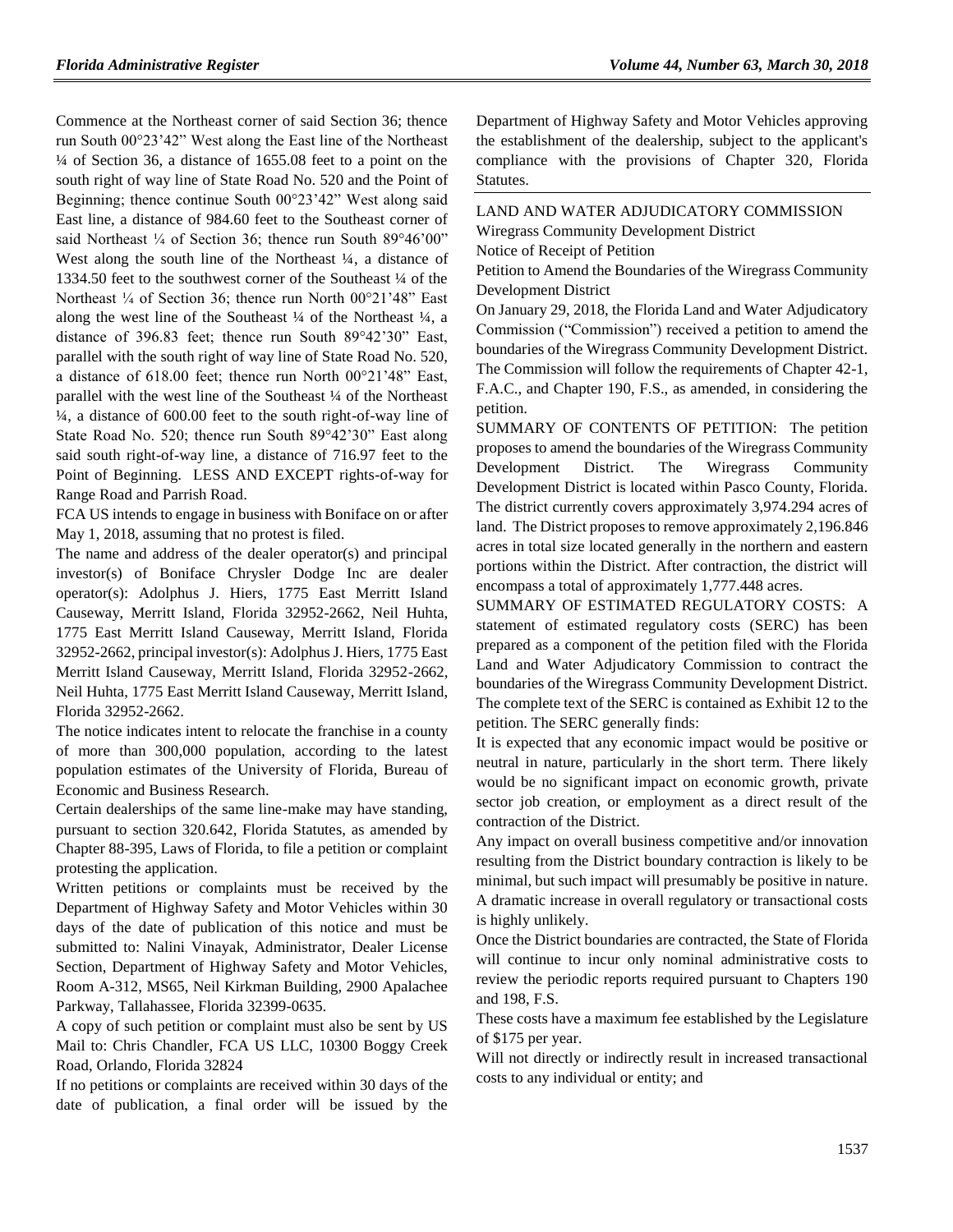Will have no adverse impact on small businesses, counties or cities.

A LOCAL HEARING WILL BE HELD AT THE TIME, DATE, AND PLACE SHOWN BELOW:

DATE AND TIME: April 24, 2018, 1:00 p.m.

PLACE: Offices of Rizzetta & Company, Inc., 5844 Old Pasco Road, Suite 100, Wesley Chapel, Florida

Any person requiring a special accommodation to participate in the hearing because of a disability should contact Lindsey Whelan, Hopping, Green, & Sams, P.A., 119 S. Monroe Street, Suite 300, Tallahassee, FL 32301, (850)222-7500, at least two business days in advance in order to provide sufficient opportunity to make appropriate arrangements.

Copies of the petition may be obtained by contacting: Lindsey Whelan, Hopping, Green, & Sams, P.A., 119 S. Monroe Street, Suite 300, Tallahassee, FL 32301, (850)222-7500, or Molly Weller, Office of the Governor, The Capitol, Room 1802, Tallahassee, Florida 32399-0001, (850)717-9513.

# [AGENCY FOR HEALTH CARE ADMINISTRATION](https://www.flrules.org/gateway/department.asp?id=59) [Certificate of Need](https://www.flrules.org/gateway/organization.asp?id=188)

### NOTICE OF HOSPICE PROGRAM FIXED NEED POOL

The Agency for Health Care Administration has projected a fixed need pool for hospice programs, defined in accordance with Sections 400.601-400.602, Florida Statutes (F.S.) and 408.031-408.045, F.S. Fixed need pool projections are for hospice programs planned for July 2019, pursuant to the provisions of Rule 59C-1.0355 and 59C-1.008, Florida Administrative Code. Letters of intent to apply for Certificates of Need pursuant to this notice must be filed with the Certificate of Need Program Office, 2727 Mahan Drive, Building 1, Room 226, MS 28, Tallahassee, Florida 32308, on or before 5:00 P.M., April 16, 2018.

Any person who identifies an error in the fixed need pool numbers must advise the agency of the error within ten (10) days of the publication. If the agency concurs with the error, the fixed need pool number will be adjusted and republished in the first available edition of the Florida Administrative Register. Failure to notify the agency of the error during this ten day period waives a person's right to raise the error at subsequent proceedings. Any other adjustments will be made in the first cycle subsequent to identification of the error including those errors identified through administrative hearings or final judicial review.

Any person whose substantial interest is affected by this action and who timely advised the agency of an error in the action has a right to request an administrative hearing pursuant to Section 120.57, F.S. In order to request a proceeding under Section 120.57, F.S., a request for an administrative hearing must state with specificity which issues of material fact or law are in dispute. All requests for hearings shall be made to the Agency

for Health Care Administration and must be filed with the agency clerk at 2727 Mahan Drive, Building 3, Room 3431, MS 3, Tallahassee, Florida 32308. All requests for hearings must be filed with the agency clerk within 21 days of this publication or the right to a hearing is waived.

Hospice Program Net Need

| Service Area Net Need |          | Service Area Net Need |          |
|-----------------------|----------|-----------------------|----------|
| District 1            | 0        | Subdistrict 6C        | $\theta$ |
| Subdistrict 2A        | $^{(1)}$ | Subdistrict 7A        | $\Omega$ |
| Subdistrict 2B        | $\Omega$ | Subdistrict 7B        | $\Omega$ |
| Subdistrict 3A        | $\Omega$ | Subdistrict 7C        | $\theta$ |
| Subdistrict 3B        | 0        | Subdistrict 8A        | 0        |
| Subdistrict 3C        | 0        | Subdistrict 8B        | $\Omega$ |
| Subdistrict 3D        | 0        | Subdistrict 8C        | 0        |
| Subdistrict 3E        | 0        | Subdistrict 8D        | 0        |
| Subdistrict 4A        | 0        | Subdistrict 9A        | 0        |
| Subdistrict 4B        | 0        | Subdistrict 9B        | 0        |
| Subdistrict 5A        | 1        | Subdistrict 9C        | 0        |
| Subdistrict 5B        | $\Omega$ | District 10           | $\Omega$ |
| Subdistrict 6A        | 0        | District 11           | 0        |
| Subdistrict 6B        | 0        | Total                 |          |

[AGENCY FOR HEALTH CARE ADMINISTRATION](https://www.flrules.org/gateway/department.asp?id=59)

[Certificate of Need](https://www.flrules.org/gateway/organization.asp?id=188)

NOTICE OF PEDIATRIC OPEN HEART SURGERY PROGRAMS AND PEDIATRIC CARDIAC CATHETERIZATION PROGRAMS FIXED NEED POOLS NOTICE OF PEDIATRIC OPEN HEART SURGERY PROGRAMS AND PEDIATRIC CARDIAC CATHETERIZATION PROGRAMS FIXED NEED POOLS The Agency for Health Care Administration has projected fixed need pools for pediatric open heart surgery programs and pediatric cardiac catheterization programs for July 2020, pursuant to the provisions of Rules 59C-1.008, 59C-1.032 and 59C-1.033, F.A.C. Letters of intent to apply for Certificates of Need pursuant to this notice must be filed with the Certificate of Need Program Office, 2727 Mahan Drive, Building 1, Room 226, MS 28, Tallahassee, Florida, 32308, on or before 5:00 P.M., April 16, 2018.

Any person who identifies an error in the fixed need pool numbers must advise the agency of the error within ten (10) days of publication of the number. If the Agency concurs with the error, the fixed need pool numbers will be adjusted and republished in the first available edition of the Florida Administrative Register. Failure to notify the agency of the error during this ten day time period will result in no adjustment to the fixed need pool number for this cycle and a waiver of the person's right to raise the error at subsequent proceedings. Any other adjustments will be made in the first cycle subsequent to identification of the error including those errors identified through administrative hearings or final judicial review.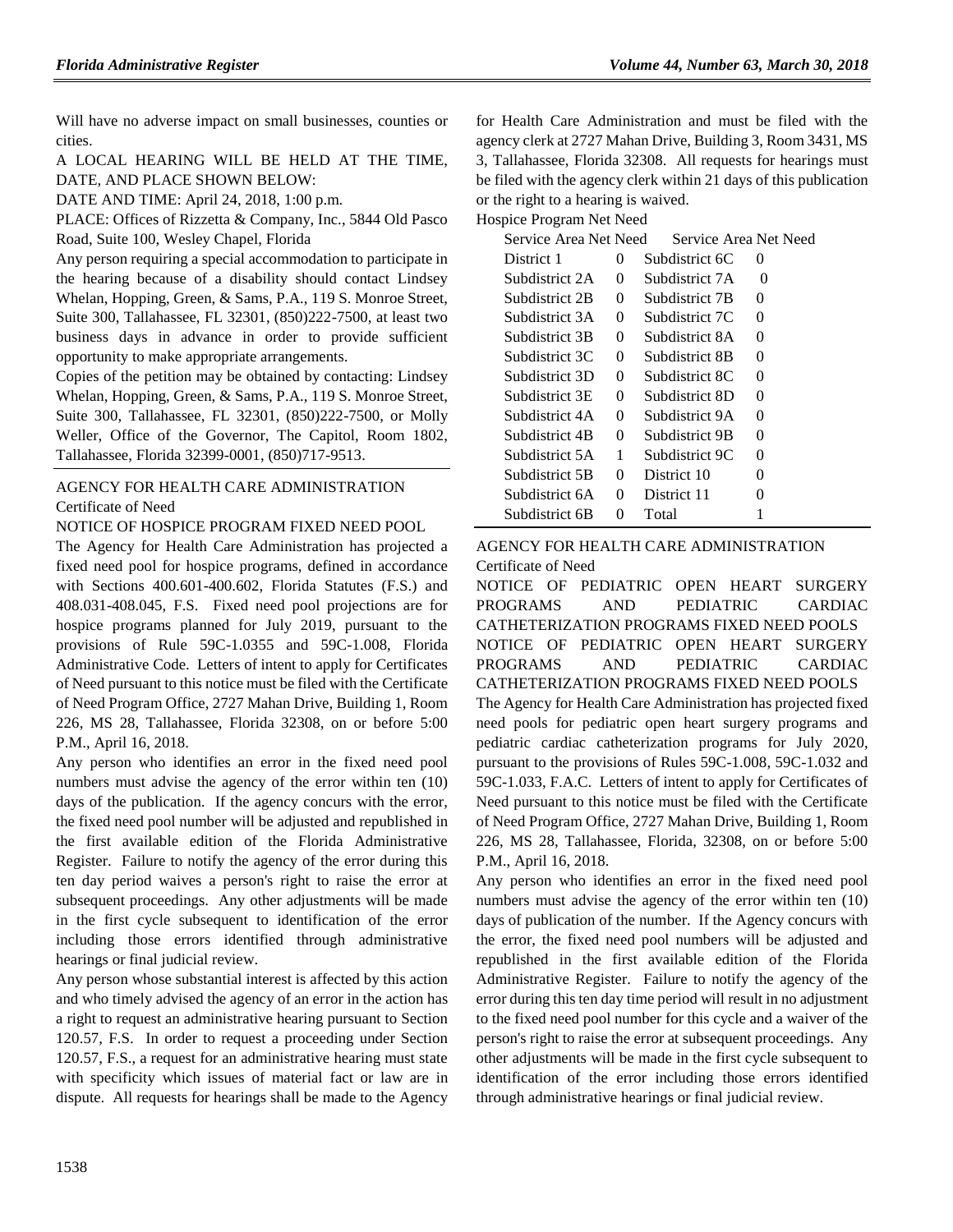Any person whose substantial interest is affected by this action and who timely advised the agency of an error in the action has a right to request an administrative hearing pursuant to Section 120.57, Florida Statutes. In order to request a proceeding under Section 120.57, Florida Statutes, your request for an administrative hearing must state with specificity which issues of material fact or law are in dispute. All requests for hearings shall be made to the Agency for Health Care Administration and must be filed with the agency clerk at 2727 Mahan Drive, Building 3, Room 3431, MS 3, Tallahassee, Florida, 32308. All requests for hearings must be filed with the agency clerk within 21 days of this publication or the right to a hearing is waived. Pediatric Cardiac Catheterization Programs - Pediatric Open

Heart Surgery Programs Net Need

|              | Net. |              | <b>Net</b> |
|--------------|------|--------------|------------|
| Service Area | Need | Service Area | Need       |
|              |      |              |            |
|              |      | ↖            |            |
|              |      | Total        |            |

## [AGENCY FOR HEALTH CARE ADMINISTRATION](https://www.flrules.org/gateway/department.asp?id=59) [Certificate of Need](https://www.flrules.org/gateway/organization.asp?id=188)

NOTICE OF FIXED NEED POOLS FOR COMMUNITY NURSING HOME BEDS

#### AGENCY FOR HEALTH CARE ADMINISTRATION

NOTICE OF FIXED NEED POOLS FOR

#### COMMUNITY NURSING HOME BEDS

The Agency for Health Care Administration has projected a fixed bed need pool for community nursing home beds for January 2021 pursuant to the provisions of Section 408.034(5), Florida Statutes and Rules 59C-1.008 and 59C-1.036, F.A.C. Net bed need projections for community nursing home beds have been adjusted according to occupancy rate thresholds as prescribed by the above-mentioned rules. Letters of intent to apply for Certificates of Need pursuant to this notice must be filed with the Certificate of Need Program Office, 2727 Mahan Drive, Building 1, Room 226, MS 28, Tallahassee, Florida, 32308, on or before 5pm, April 16, 2018.

Any person who identifies an error in the fixed need pool numbers must advise the agency of the error within ten (10) days of publication of the number. If the agency concurs with the error, the fixed need pool number will be adjusted and republished in the first available edition of the Florida Administrative Register. Failure to notify the agency of the error during this ten day time period will result in no adjustment to the fixed need pool number for this cycle and a waiver of the person's right to raise the error at subsequent proceedings. Any other adjustments will be made in the first cycle subsequent to identification of the error including those errors identified through administrative hearings or final judicial review.

Any person whose substantial interest is affected by this action and who timely advised the agency of any error in the action has a right to request an administrative hearing pursuant to Section 120.57, Florida Statutes. In order to request a proceeding under Section 120.57, Florida Statutes, your request for an administrative hearing must state with specificity which issues of material fact or law are in dispute. All requests for hearings shall be made to the Agency for Health Care Administration and must be filed with the agency clerk at 2727 Mahan Drive, Building 3, Room 3431, MS 3, Tallahassee, Florida 32308. All requests for hearings must be filed with the agency clerk within 21 days of this publication or the right to a hearing is waived.

Community Nursing Home Bed Need

|               | <b>Bed Need</b> |
|---------------|-----------------|
| District 1    |                 |
| Subdistrict 1 | 45              |
| Subdistrict 2 | $\overline{0}$  |
| Subdistrict 3 | 0               |
| District 2    |                 |
| Subdistrict 1 | 24              |
| Subdistrict 2 | $\overline{0}$  |
| Subdistrict 3 | $\overline{0}$  |
| Subdistrict 4 | $\overline{0}$  |
| Subdistrict 5 | 15              |
| District 3    |                 |
| Subdistrict 1 | 0               |
| Subdistrict 2 | $\overline{0}$  |
| Subdistrict 3 | 39              |
| Subdistrict 4 | $\overline{0}$  |
| Subdistrict 5 | 36              |
| Subdistrict 6 | $\overline{0}$  |
| Subdistrict 7 | $\overline{0}$  |
| District 4    |                 |
| Subdistrict 1 | 0               |
| Subdistrict 2 | $\overline{0}$  |
| Subdistrict 3 | $\overline{0}$  |
| Subdistrict 4 | $\overline{0}$  |
| District 5    |                 |
| Subdistrict 1 | 0               |
| Subdistrict 2 | $\overline{0}$  |
| District 6    |                 |
| Subdistrict 1 | 0               |
| Subdistrict 2 | $\overline{0}$  |
| Subdistrict 3 | $\overline{0}$  |
| Subdistrict 4 | 25              |
| Subdistrict 5 | $\overline{0}$  |
| District 7    |                 |
| Subdistrict 1 | 0               |
| Subdistrict 2 | 14              |
| Subdistrict 3 | 4               |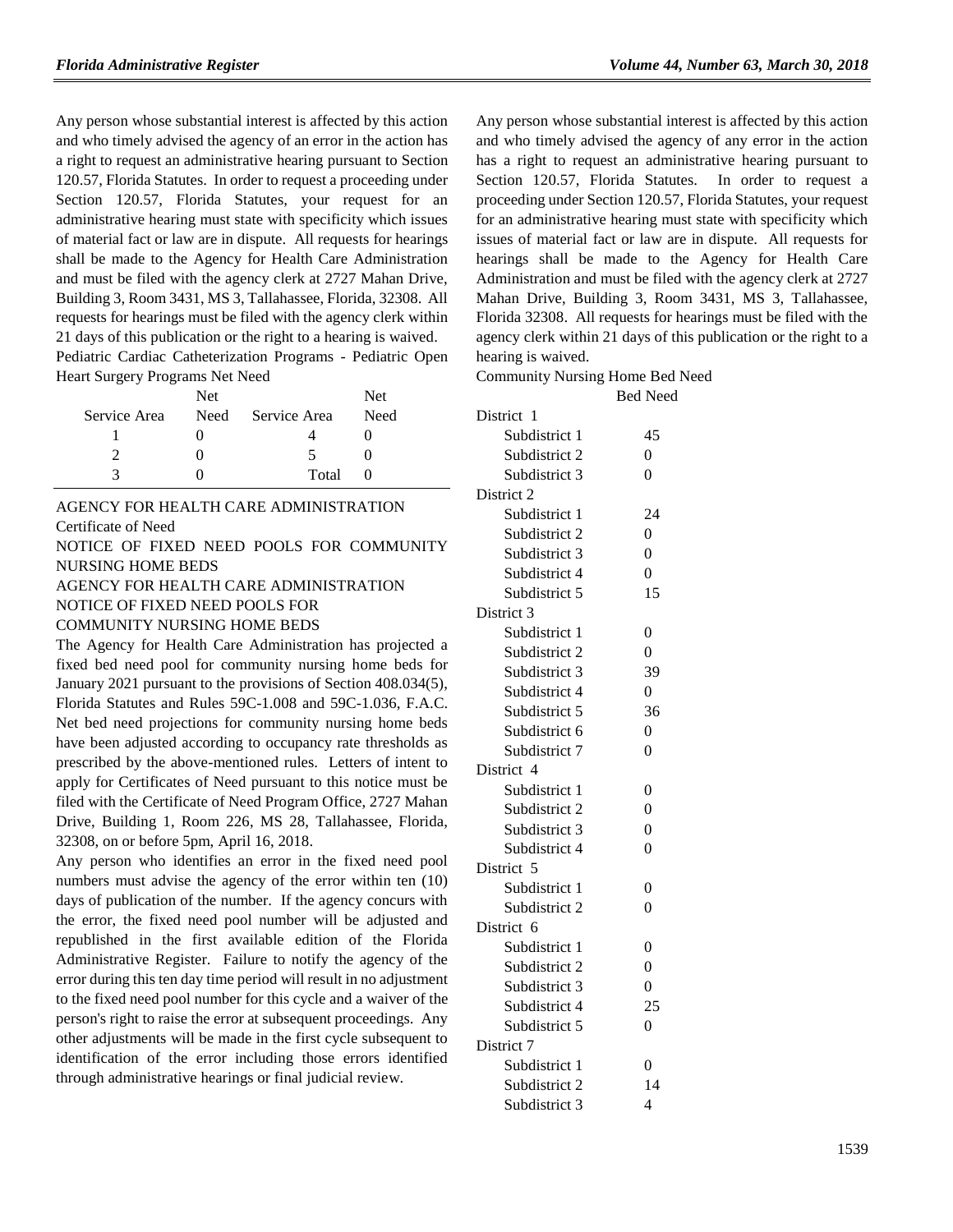| Subdistrict 4 | 39       |
|---------------|----------|
| District 8    |          |
| Subdistrict 1 | 0        |
| Subdistrict 2 | $\Omega$ |
| Subdistrict 3 | $\Omega$ |
| Subdistrict 4 | 0        |
| Subdistrict 5 | 0        |
| Subdistrict 6 | 0        |
| District 9    |          |
| Subdistrict 1 | 11       |
| Subdistrict 2 | 21       |
| Subdistrict 3 | 1        |
| Subdistrict 4 | 0        |
| Subdistrict 5 | 0        |
| District 10   | 0        |
| District 11   |          |
| Subdistrict 1 | $\Omega$ |
| Subdistrict 2 | 0        |

[DEPARTMENT OF BUSINESS AND PROFESSIONAL](https://www.flrules.org/gateway/department.asp?id=61)  [REGULATION](https://www.flrules.org/gateway/department.asp?id=61)

[Division of Alcoholic Beverages](https://www.flrules.org/gateway/organization.asp?id=247) and Tobacco NOTICE OF PUBLIC DRAWING FOR THE 2017 QUOTA ALCOHOLIC BEVERAGE LICENSE ENTRY PERIOD

The Division of Alcoholic Beverages and Tobacco will conduct a public drawing by double random selection to determine the order in which entrants from the 2017 entry period will be considered for issuance of quota alcoholic beverage licenses in the following counties: Brevard, Broward, Charlotte, Collier, Dade, Duval, Hillsborough, Holmes, Indian River, Lake, Lee, Leon, Manatee, Marion, Okeechobee, Orange, Osceola, Palm Beach, Pasco, Pinellas, Polk, Putnam, St. Lucie, Sarasota, Seminole and Volusia. All persons are invited. Following the drawing, the Division will provide notice of license eligibility by certified mail to the entrant(s) selected for each county.

DATE AND TIME: April 18, 2018, 9:00 a.m.

PLACE: Division of Alcoholic Beverages and Tobacco, Department of Business and Professional Regulation, Capital Commerce Center, Building C, Room 409, 2601 Blair Stone Road, Tallahassee, Florida 32399.

PURPOSE: To conduct a public drawing by double random selection pursuant to section 561.19, Florida Statutes, for the purpose of determining the order in which applications will be considered for issuance of quota alcoholic beverage licenses in certain counties where licenses have become available.

A copy of the agenda may be obtained by writing to the Division of Alcoholic Beverages and Tobacco, Attn: Quota Beverage License Drawing, 2601 Blair Stone Road, Tallahassee, Florida 32399, by e-mail at damon.larry@myfloridalicense.com, or by calling Assistant Bureau Chief Damon Larry at (850)488-8284.

Pursuant to the provisions of the Americans with Disabilities Act, any person requiring special accommodations to participate in this meeting is asked to advise the agency at least 5 days before the meeting by contacting Damon Larry at (850)488-8284. If you are hearing or speech impaired, please contact the agency by calling 1(800)955-8771 (TDD) or 1(800)955-8770 (Voice).

## [DEPARTMENT OF ENVIRONMENTAL PROTECTION](https://www.flrules.org/gateway/department.asp?id=62) NOTICE OF EXTENSION UNDER SECTION 120.74(5), FLORIDA STATUTES

In accordance with Section 120.74(5), Florida Statutes, the Department of Environmental Protection (Department) extends the April 1 deadline to publish a Notice of Proposed Rule for Chapter 62-307, F.A.C. The extension is to facilitate further Department deliberations on certain aspects of the rules. A Notice of Development of Rulemaking for Chapter 62-307 was published on March 27, 2018, in Vol. 44, No. 60 of the Florida Administrative Register.

## [DEPARTMENT OF ENVIRONMENTAL PROTECTION](https://www.flrules.org/gateway/department.asp?id=62) NOTICE OF EXTENSION UNDER SECTION 120.74(5), FLORIDA STATUTES

In accordance with Section 120.74(5), F.S., the Department of Environmental Protection (Department) extends the April 1 deadline to publish Notice of Proposed Rule for rules required by 2013-205, Laws of Florida, regarding natural gas storage facilities. The Department is continuing its technical research and review related to Florida specific issues for facilities covered by this law.

#### [DEPARTMENT OF ENVIRONMENTAL PROTECTION](https://www.flrules.org/gateway/department.asp?id=62) RULE NO.: RULE TITLE:

[62-4.600P](https://www.flrules.org/gateway/ruleNo.asp?id=62-4.600)ublic Notice of Pollution

NOTICE OF EXTENSION UNDER SECTION 120.74(5), FLORIDA STATUTES

In accordance with Section 120.74(5), F.S., the Department extends the April 1 deadline to publish Notice of Proposed Rule for Chapter 62-4.600, Public Notice of Pollution. A Notice of Rule Development for Rule 62-4.600, was published in the Florida Administrative Register on November 1, 2017, Vol. 43/212. The Department is evaluating public comments received about the draft rule language and considering any necessary changes based on that public input.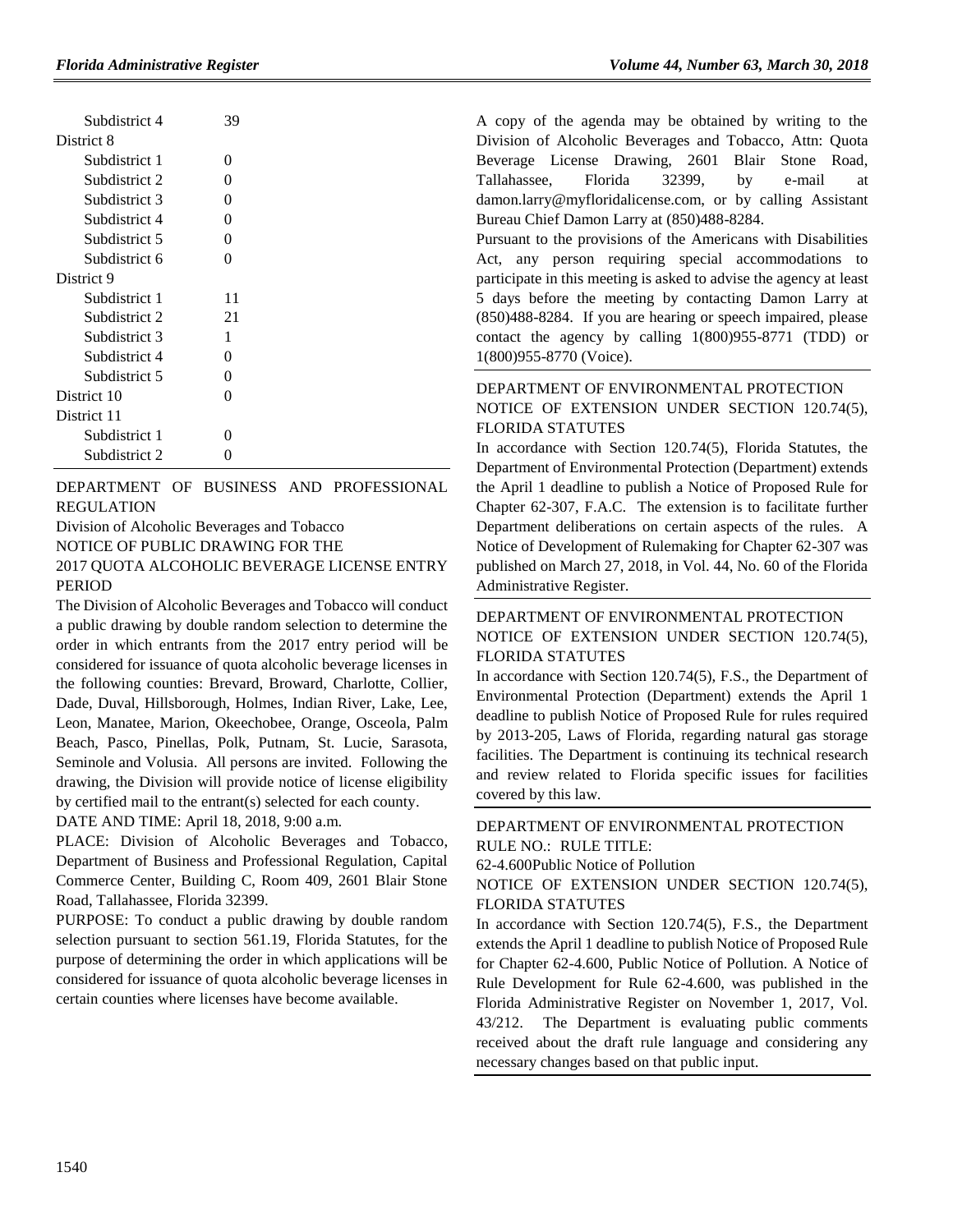#### [DEPARTMENT OF ENVIRONMENTAL PROTECTION](https://www.flrules.org/gateway/department.asp?id=62)

[Office of the Secretary](https://www.flrules.org/gateway/organization.asp?id=294)

Florida State Clearinghouse

The state is coordinating reviews of federal activities and federally funded projects as required by Section 403.061(42), F.S. This includes Outer Continental Shelf activities and other actions subject to federal consistency review under the Florida Coastal Management Program. A list of projects, comments and deadlines, and the address for providing comments, are available at: [https://fldep.dep.state.fl.us/clearinghouse/.](https://fldep.dep.state.fl.us/clearinghouse/) For information, call (850)717-9076. This public notice fulfills the requirements of 15 CFR 930.

#### [DEPARTMENT OF FINANCIAL SERVICES](https://www.flrules.org/gateway/department.asp?id=69)

FSC - [Financial Institution Regulation](https://www.flrules.org/gateway/organization.asp?id=523) Financial Institutions NOTICE OF FILINGS Financial Services Commission

Office of Financial Regulation

March 30, 2018

Notice is hereby given that the Office of Financial Regulation, Division of Financial Institutions, has received the following application. Comments may be submitted to the Division Director, 200 East Gaines Street, Tallahassee, Florida 32399- 0371, for inclusion in the official record without requesting a hearing. However, pursuant to provisions specified in Chapter 69U-105, Florida Administrative Code, any person may request a public hearing by filing a petition with the Agency Clerk as follows:

| By Mail or Facsimile            | OR. | By Hand Delivery                 |
|---------------------------------|-----|----------------------------------|
| Agency Clerk                    |     | <b>Agency Clerk</b>              |
| Office of Financial Regulation  |     | Office of Financial Regulation   |
| P.O. Box 8050                   |     | The Fletcher Building, Suite 118 |
| Tallahassee, Florida 32314-8050 |     | 101 East Gaines Street           |
| Phone: (850)410-9800            |     | Tallahassee, Florida 32399-0379  |
| Fax: (850)410-9548              |     | Phone: (850)410-9643             |

The Petition must be received by the Clerk within twenty-one (21) days of publication of this notice (by 5:00 P.M., April 20, 2018):

APPLICATION FOR A QUALIFIED LIMITED SERVICE AFFILIATE

Applicant and Location: Corpag Services USA, Inc., 999 Brickell Avenue, Suite 820, Miami, Florida 33131

Received: March 28, 2018

Distribution: (Publication Not Required)

Federal Deposit Insurance Corporation, Atlanta, GA

Federal Reserve Bank of Atlanta, Atlanta, GA

Comptroller of the Currency, Atlanta, GA

Florida Bankers Association, Tallahassee, Florida

David te Boekhorst

[DEPARTMENT OF FINANCIAL SERVICES](https://www.flrules.org/gateway/department.asp?id=69) FSC - [Financial Institution Regulation](https://www.flrules.org/gateway/organization.asp?id=523) Financial Institutions NOTICE OF FILINGS Financial Services Commission Office of Financial Regulation March 30, 2018

Notice is hereby given that the Office of Financial Regulation, Division of Financial Institutions, has received the following application. Comments may be submitted to the Division Director, 200 East Gaines Street, Tallahassee, Florida 32399- 0371, for inclusion in the official record without requesting a hearing. However, pursuant to provisions specified in Chapter 69U-105, Florida Administrative Code, any person may request a public hearing by filing a petition with the Agency Clerk as follows:

| By Mail or Facsimile            | OR. | By Hand Delivery                                            |
|---------------------------------|-----|-------------------------------------------------------------|
| Agency Clerk                    |     | <b>Agency Clerk</b>                                         |
| Office of Financial Regulation  |     | Office of Financial Regulation                              |
| P.O. Box 8050                   |     | The Fletcher Building, Suite 118                            |
| Tallahassee, Florida 32314-8050 |     | 101 East Gaines Street                                      |
| Phone: (850)410-9800            |     | Tallahassee, Florida 32399-0379                             |
| Fax: (850)410-9548              |     | Phone: (850)410-9643                                        |
|                                 |     | The Detition must be received by the Clerk within twenty on |

The Petition must be received by the Clerk within twenty-one (21) days of publication of this notice (by 5:00 P.M., April 20, 2018):

#### APPLICATION FOR A QUALIFIED LIMITED SERVICE AFFILIATE

Applicant and Location: Citco Corporate Services, Inc., 701 Brickell Avenue, Suite 2600, Miami, Florida 33131 Received: March 29, 2018 APPLICATION FOR A QUALIFIED LIMITED SERVICE

AFFILIATE

Applicant and Location: Integritas, Inc., 1395 Brickell Avenue, Suite 730, Miami, Florida 33131

Received: March 29, 2018

Distribution: (Publication Not Required)

Federal Deposit Insurance Corporation, Atlanta, GA

Federal Reserve Bank of Atlanta, Atlanta, GA

Comptroller of the Currency, Atlanta, GA

Florida Bankers Association, Tallahassee, Florida

Ernesto Mairhofer

Raquel A. Rodriguez